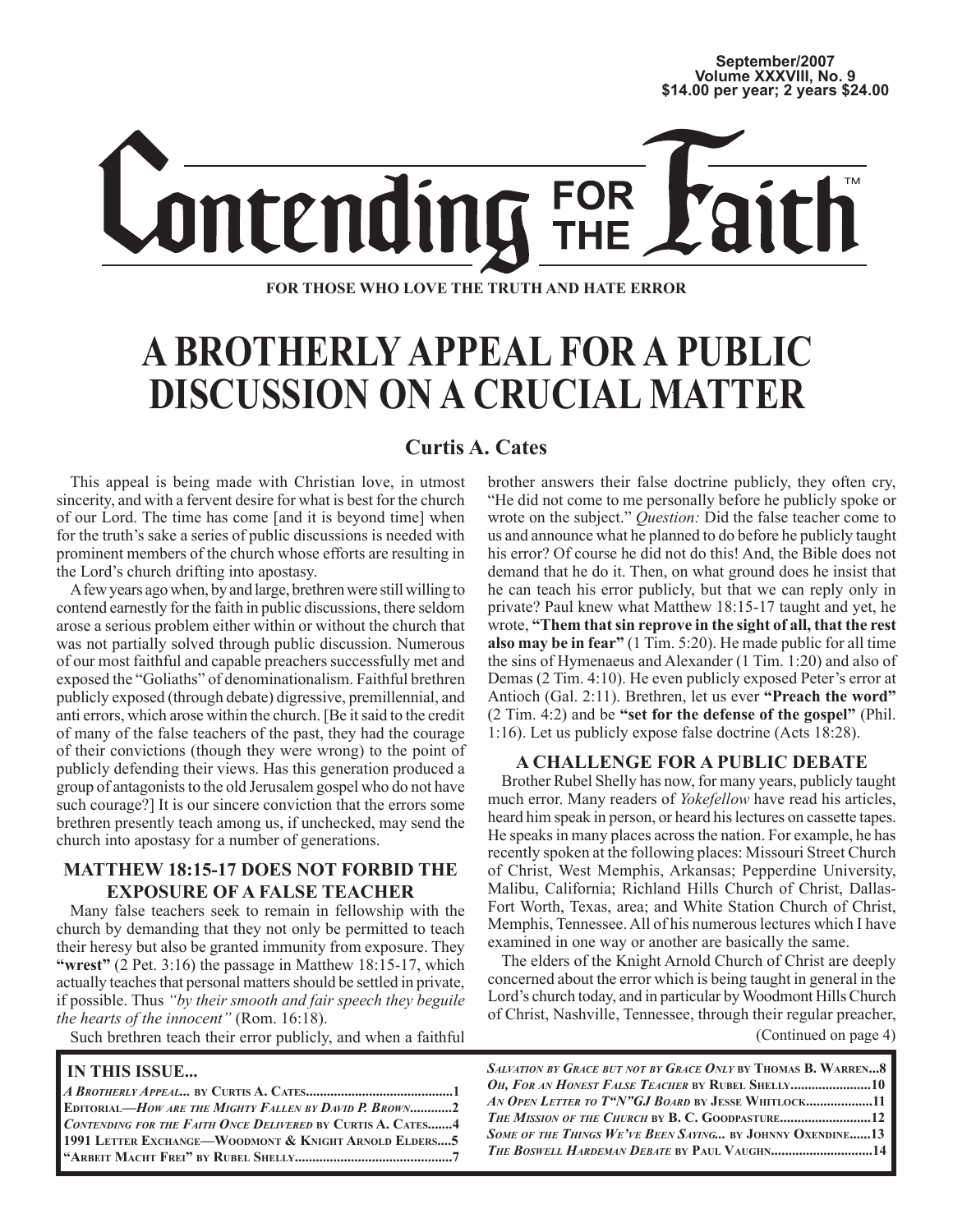

#### **David P. Brown, Editor and Publisher jbrow@charter.net**

*COMMUNICATIONS received by CONTENDING FOR THE FAITH and/or its Editors are viewed as intended FOR PUBLICATION unless otherwise stated. Whereas we respect confidential information, so described, everything else sent to us we feel free to publish without further permission being necessary. Anything sent to us NOT for publication, please indicate this clearly when you write. Please address such letters directly to the Editor-in-Chief David P. Brown, P.O. Box 2357, Spring, Texas 77383. Telephone: (281) 350-5516.*

#### **SUBSCRIPTIONS RATES**

*Single Subscriptions: One Year, \$14.00; Two Years, \$24.00. Club Rate: Three One-Year Subscriptions, \$36; Five One-Year Subscriptions, \$58.00. Whole Congregation Rate: Any congregation entering each family of its entire membership with single copies being mailed directly to each home receives a \$3.00 discount off the Single Subscription Rate, i.e., such whole congregation subscriptions are payable in advance at the rate of \$11.00 per year per family address. Foreign Rate: One Year, \$30.*

#### **ADVERTISING POLICY & RATES**

*CONTENDING FOR THE FAITH was begun and continues to exist to defend the gospel (Philippians 1:7,17) and refute error (Jude 3). Therefore, we are interested in advertising only those things that are in harmony with what the Bible authorizes (Colossians 3:17). We will not knowingly advertise anything to the contrary. Hence, we reserve the right to refuse any offer to advertise in this paper.*

*All setups and layouts of advertisements will be done by CONTENDING FOR THE FAITH. A one-time setup and layout fee for each advertisement will be charged if such setup or layout is needful. Setup and layout fees are in addition to the cost of the space purchased for advertisement. No major changes will be made without customer approval.*

*All advertisements must be in our hands no later than two (2) months preceding the publishing of the issue of the journal in which you desire your advertisement to appear. To avoid being charged for the following month, ads must be canceled by the first of the month. We appreciate your understanding of and cooperation with our advertising policy.*

*MAIL ALL SUBSCRIPTIONS, ADVERTISEMENTS AND LETTERS TO THE EDITOR-IN-CHIEF, P. O. Box 2357, Spring, Texas 77383-2357. COST OF SPACE FOR ADS: Back page, \$300.00; full page, \$300.00; half page, \$175.00; quarter page, \$90.00; less than quarter page, \$18.00 per column-inch. CLASSIFIED ADS: \$2.00 per line per month. CHURCH DIREC-TORY ADS: \$30.00 per line per year. SETUP AND LAYOUT FEES: Full page, \$50.00; half page, \$35.00; anything under a half page, \$20.00.*

*CONTENDING FOR THE FAITH is published monthly. P. O. Box 2357, Spring, Texas 77383-2357 Telephone: (281) 350-5516.*

> **Ira Y. Rice, Jr., Founder August 3, 1917-October 10, 2001**

### *Editorial...*

### **HOW ARE THE MIGHTY FALLEN**

Though the articles in this issue of *CFTF* from Memphis School of Preaching's *Yokefellow*, Volume 18, No. 4, April 15, 1991, are over 16 years old, they are as timely, needed and right on target today as when originally published. We thought and continue to think that MSOP set a good example for the church in challenging Rubel Shelly, et al., to defend their false position. In challenging Shelly MSOP was following in the steps of all Godly men in a true demonstration of love for and faith in God, Christ, the Bible, the Gospel, Jude 3 and all things righteous. They were proving that they hated *EVERY* false way—not just some false ways. Further, with like–minded brethren MSOP correctly opposed the error taught in the Herald of Truth program and the 1973 Memphis meeting concerning the same; the late James D. Bales' error on MDR; the "AD 70" or Realized Eschatology heresy; Hugo McCord's error on "faith" and "knowledge;" the various errors coming from ACU, David Lipscomb U., etc.; the false teaching of Max Lucado and friends; Buster Dobb's error pertaining to "All of Life is Worship" and Mac Deaver's error on the direct work of the Holy Spirit.

However, we sadly remember that certain brethren thought MSOP and those who stood with them against any and all heresies were *"so narrow that they could see through a key hole with both eyes at the same time."* Thus, by some MSOP was labeled with such names as vile, unkind, hateful, mean, toxic, unloving, contentious church splitters, etc. But, those things did not matter to us, for we were not ashamed to defend them and like–minded brethren against such false charges. **But that was another time, another place, a different false doctrine and a different false teacher.** 

 Then came Dave Miller, Stan Crowley et al. We publicly proved them to be false teachers and opposed their error. We also pointed out the Bible's teaching regarding fellowshipping false teachers and those who bid them God's speed (2 John 8-11). But rather than join with us to oppose such men and their errors, MSOP and friends chose to deal with us as Shelly, Woodmont Hills, et al., dealt with them. Read and think about the *Yokefellow* articles printed in this issue of *CFTF* and be amazed at the radical change in MSOP and friends from 1991 till today. The change in them is comparable to the difference in Shelly's 1969 *G. A.* article and his 1990 Woodmont Hills bulletin article.

The late Guy N. Woods pointed out that *the first step away from truth is the most serious and significant step, because on it all the other steps are dependent.* That being the case*, who has moved—MSOP, T"N"GJ, AP, SWSBS, GBN,*  et al., **OR** *CFTF* and like–minded brethren*?* Also, what is the logical end to the road they are presently traveling? If MSOP and company do not know the answer to the previous question, Rubel Shelly and friends can tell them. How does one walk 500 miles? **ONE STEP AT A TIME.**

**—David P. Brown, Editor**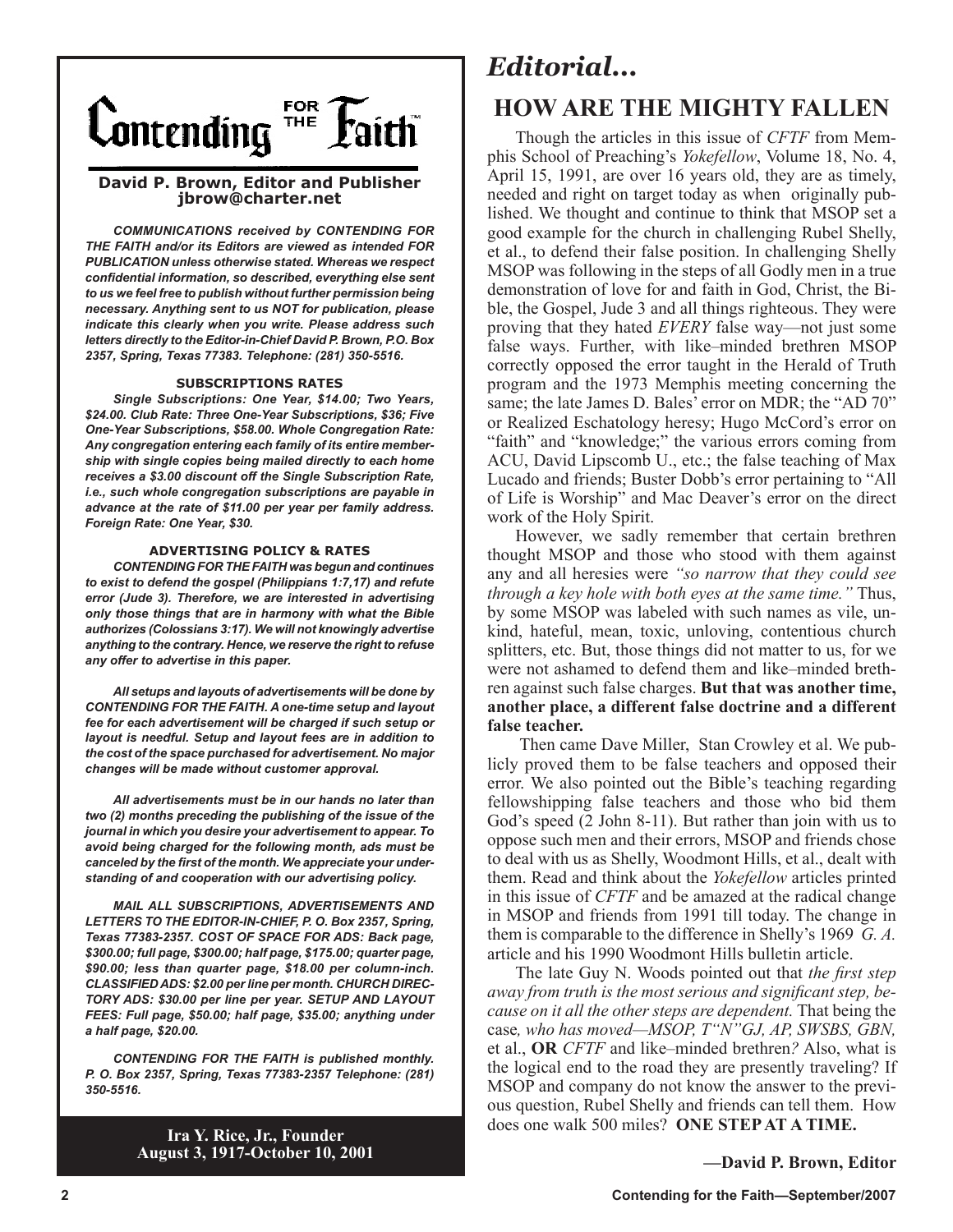# TRUTH BIBLE INSTITUTE...

is an educational institution without walls helping others to learn to teach God's Word (2 Timothy 2:2). All courses are taught over the internet through MP3 recordings. Study the Bible and Bible related subjects at your own pace under a qualified and experienced faculty in the privacy of your own home. If you are prepared to work, is it not time that you studied with us?

*REGISTRATION FOR THE 2007 FALL SEMESTER IS CLOSED. NOW IS THE TIME TO APPLY FOR THE 2008 SPRING SEMESTER. APPLICATION FORMS ARE LOCATED ON THE TBI WEB SITE.*

TBI's instructors are consistent and steadfast in affirming and proving that the Bible is God's sole and all-sufficient means of instructing people regarding the salvation of souls. Also, much emphasis is placed on the fact that the Bible is the absolute, complete, infallible, objective and final standard by which God expects all men to learn of Him and their duty to Him in this present world (Titus 2:11,12; Romans 1:16; Galatians 1:6-9; James 1:25; 2 Peter 1:3, 4). Further, all aspects of TBI uphold the Bible to be the standard whereby God will judge the world at the end of time (2 Timothy 3:16, 17; 2:15; John 8: 31, 32, 17:17; Luke 8:11; Ephesians 6:17; Hebrews 4:12; John 12:48; Acts 17:31; Romans 14:10b, 11, 12; Revelation 20:11, 15).

# **TBI'S FAITHFUL, QUALIFIED AND DEDICATED FACULTY**

**Kent Bailey Darrel Broking David P. Brown**

**Ken Chumbley Kenneth D. Cohn Daniel Denham**

**Danny Douglas Dennis "Skip" Francis Michael Hatcher**

**Terry M. Hightower Lester Kamp Andy McClish**

**Dub McClish Lynn Parker Gary Summers** 

#### **Paul Vaughn John West**

Prepared by education and experience as faithful teachers of the Word of God, our faculty members lean neither to the right nor left of Bible authority in general and New Testament authority in particular (Colossians 3:17). To the contrary, they seek to remain on the "mountain top of Truth." The faculty is determined to avoid all things not authorized by God's Word, as well as what the Bible condemns. Being faithful Christians, our teachers are duty bound to expose all error and uphold all truth regarding moral and spiritual values as they teach the text of the Bible (Deuteronomy 4:2; 5:32; 12:32; Galatians 1:8-9). *Liberalism* (loosing what God in His Word has bound upon us) and *anti-ism* (binding on man certain rules where God has loosed us from them) are earnestly opposed (Proverbs 17:15; Jude 3). In TBI God is exalted, Christ magnified and the Word that has been revealed and confirmed by the Holy Spirit is diligently studied.

**THE WORK OF TBI IS NOT TO CREATE AND CULTIVATE A BLIND LOYALTY TO THE SCHOOL OR ANY OTHER EXPEDIENT THAT SERVES AS AN AID TO PROPOGATE AND DEFEND THE GOSPEL. NEITHER DOES TBI ENCOURAGE ANYONE TO ACCEPT MEN'S PERSONS ABOVE THE TRUTH ON ANY SUBJECT. TO THE CONTRARY, TBI'S GOAL IS DIRECTED TOWARD TEACHING OUR STUDENTS AT ALL TIMES, SITUATIONS AND CIRCUMSTANCES TO BE FAITHFUL AND LOYAL ONLY TO THE TRUTH OF GOD'S WORD. THUS, THE DESIRED RESULTS OF OUR LABOR IN TBI IS TO PRODUCE GRADUATES WHO AT ALL COSTS WILL SEEK FOR AND ABIDE IN THE DOCTRINE OF CHRIST. WE KNOW OF NO OTHER REASON FOR SUCH A SCHOOL TO EXIST.**

### **TBI ADMINISTRATION**

**DARRELL BROKING ACADEMIC DEAN**

**DAVID P. BROWN DIRECTOR**

**JACK STEPHENS DIRECTOR OF ADMISSIONS**

**FOR MORE INFORMATION PLEASE GO TO OUR WEB SITE OR WRITE US:**

# **www.truthbibleinstitute.org**

**TRUTH BIBLE INSTITUTEP. O. BOX 39SPRING, TEXAS 77383PHONE: 281.350.5516**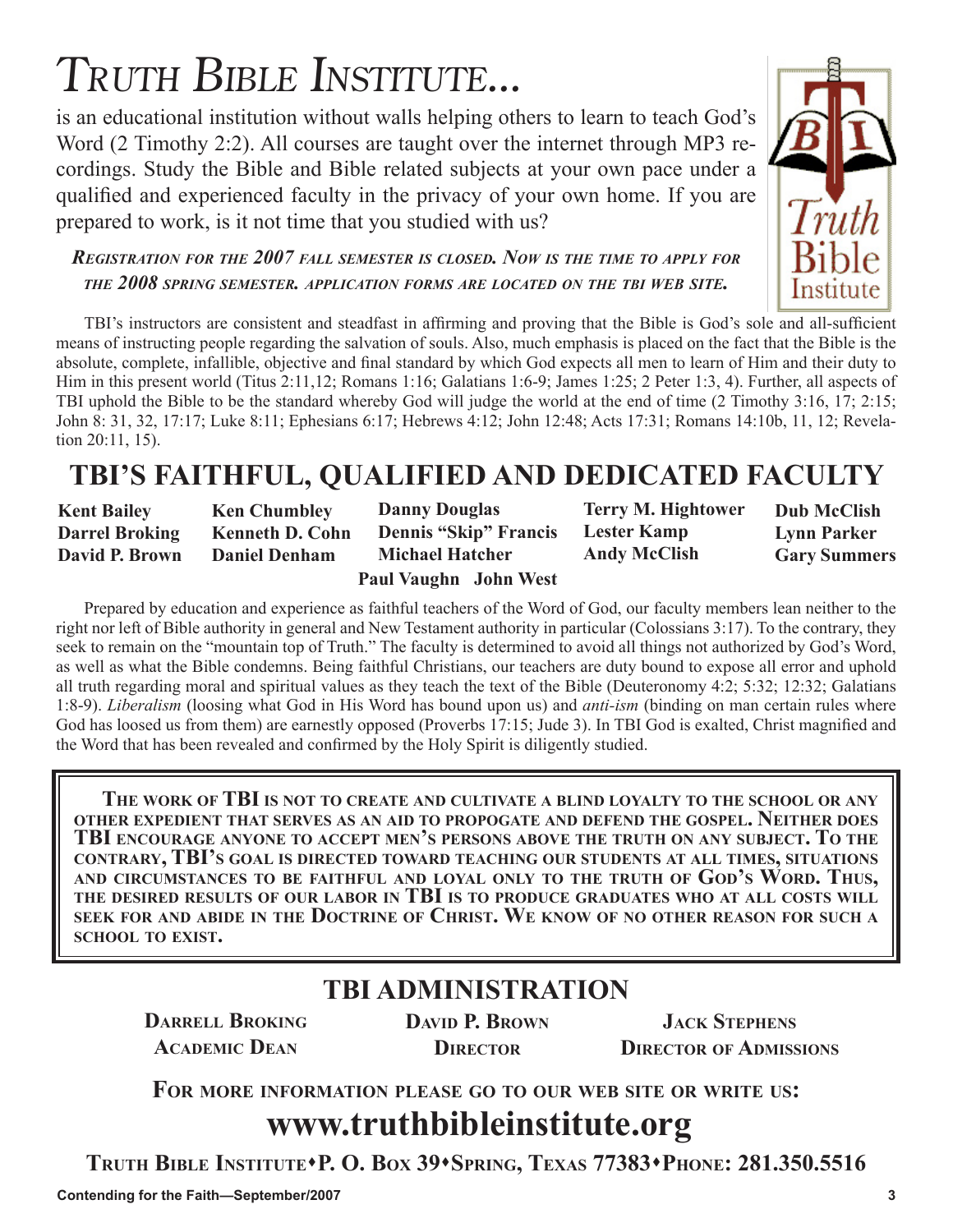#### **(Continued from page 1)**

Rubel Shelly. [Unfortunately, there are many purveyors of the "new hermeneutic" in the brotherhood today.] The Knight Arnold elders are convinced that the time has arrived for Woodmont Hills and Rubel Shelly to allow their teaching to be publicly tested. Therefore, the Knight Arnold elders requested brother Garland Elkins, one of the instructors in the Memphis School of Preaching, to offer to debate brother Shelly. Brother Elkins readily agreed to their request and sent signed propositions to brother Shelly when the elders of Knight Arnold wrote to the Woodmont Hills elders about these matters.

You will see in this issue of *Yokefellow* the correspondence between the elders of Knight Arnold and of Woodmont Hills regarding the proposed debate. The Knight Arnold elders first wrote the Woodmont Hills elders on February 3, 1991. The Woodmont Hills elders replied February 12, 1991. The Knight Arnold elders pursued the correspondence further on February 25, 1991. At this writing (March 29, 1991), there has been no reply from the Woodmont Hills elders. As one will observe, more than a month has elapsed since the Knight Arnold elders mailed their last letter to the Woodmont Hills elders.

The following was stated in the first letter from the Knight Arnold elders to the Woodmont Hills elders. "Since brother Shelly has taught his views publicly, and from coast to coast, we are sure that you will have no hesitancy in endorsing him to debate. And, since his views have been widely circulated, we feel sure that you have no objections whatever to our publicizing this communication." In order that all may know the details of these matters, they are made public in this issue of *Yokefellow.* 

With all of our hearts, and with deep concern and generous Christian love, we urge our brethren in Nashville (the elders at Woodmont Hills and their regular preacher, Rubel Shelly) that they join us in a study of this enormously important subject (Salvation by Grace). [*YOKEFELLOW*, Vol. 18, NO. 4, April 15, 1991, p. 1: A Publication of the Memphis School of Preaching, Curtis A. Cates and Garland Elkins Co-Editors]

> —3950 Forrest Hill–Irene Rd. Memphis, TN 38125

### **CO-EDITOR'S COLUMN CONTENDING FOR THE FAITH ONCE DELIVERED**

**Curtis A. Cates**

#### **INTRODUCTION**

When Jude wrote his beloved brethren **"to contend earnestly for the faith which was once for all delivered unto the saints"** (Jude 3), error among them had been allowed to make rapid strides; it was past time for decisive, urgent, even apostolic action. They had not been combating false doctrine, heresy as they had been commanded; thus, their own safety and the future of God's people were at stake.

#### **OUR SOLE PROTECTION IS "THE FAITH"**

"The faith" is the system of faith, the truth of the gospel of Christ, the power of God unto salvation, the scheme of human redemption (Rom. 1:16; John 8:32; 17:17), the **"one faith"** (Eph. 4:5,13). It is that which comes from, is based upon the Word of God (Rom. 10:17). It is the Word of God which purifies (I Pet. 1:22-25), which blesses (Jas. 1:25), which brings life and godliness (II Pet. 1:3,4), which saves our souls (Jas. 1:21, 22), which perfects baptized penitent believers into one (John 17:17-24), and which makes the man of God **"perfect, throughly furnished unto every good work"** (II Tim. 3:16,17), through God's grace (Tit. 1:1-4; 2: 11-15). God's covenant is *all* and *alone* sufficient!

#### **"THE FAITH" MUST BE PREACHED**

"Preach the word" (II Tim. 4:2). **"But speak thou the things which befit the sound doctrine"** (Tit. 2:1), Paul commanded. Peter wrote, **"If any man speak, let him speak as the oracles of God"** (I Pet. 4:11). The seed of the kingdom is the Word of God (Luke 8:**11).** Let those who add to, take from, or substitute for the pure gospel beware (Deut. 4:2; Prov. 30:5,6; Rev. 22:18,19)! Those departing from the truth are accursed (Gal. 1:6-9; II John 9-11).

#### **THOSE NOT CONTENDING FOR** " **THE FAITH" ARE NOT PROTECTED**

God condemns one who refuses to contend for the faith; neutrality is not an option for the Christian in the **"good fight of faith"** (I Tim. 6:17). The fence straddler, who "puts his head into the sand" and is indifferent toward false teachers and false teaching, is against the Lord (Matt. 12:30). Preachers, as the apostle Paul, must be **"set for the defense of the gospel"** (Phil. 1:16); elders are likewise commanded to stop the mouths of false witnesses (Titus 1:11). Christians are to examine the things they are taught (Acts 17:11**)** and to try the preachers (I John 4:1); and the church is to mark and avoid false teachers (Rom. 16:17,18; II John 9-11). Heretics are to be isolated; the flock is to be protected from wolves in sheep's clothing (II Cor. 11:3,4,13-15). Making the sheepfold a haven for wolves, or making the sheep a ready, unsuspecting audience for wolves, or sending the innocent lambs to a "wolf" workshop/seminar/scholarly conference is hardly Christian stewardship and proper shepherding!

#### **CONCLUSION**

The brotherhood is being widely, severely troubled by digression. Who will come to the defense of the "old Jerusalem gospel"? Who will insist upon a "thus saith the Lord," a "what saith the Scriptures," "book, chapter, and verse" preaching? Is it not still the Word which will judge us in the last day (John 12:48; Rev. 20:12)? Does anyone really feel that error will go away if we simply let it alone; will it refute and destroy itself ? How do you consider a physician who leaves cancer untreated? Contend, dear soldier of Christ! (*YOKEFELLOW*, Vol. 18, NO. 4, April 15, 1991, p. 2).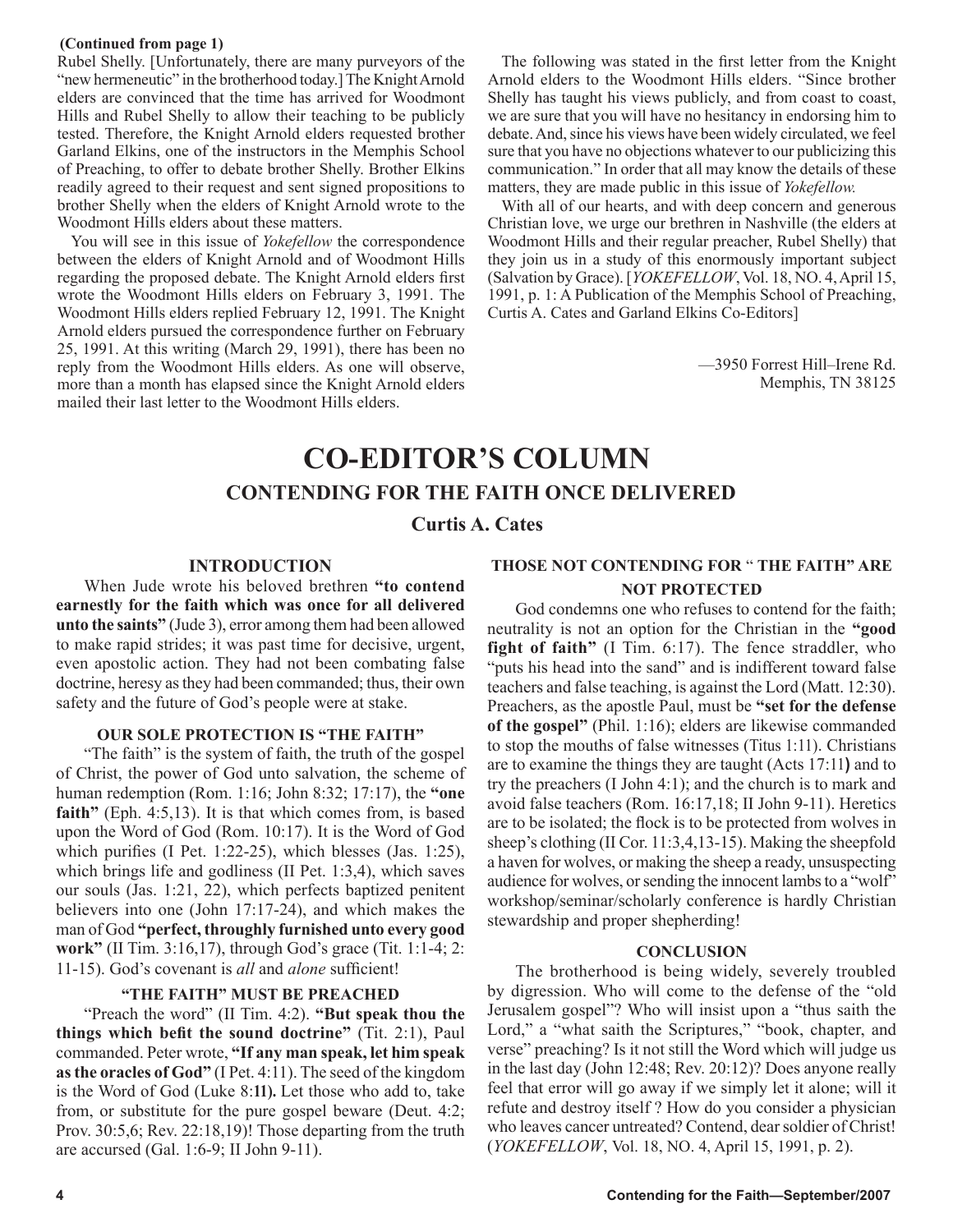CHURCH OF CHRST

4400 KNIGHT ARNOLD ROAD, MEMPHIS, TENNESSEE 38118 901-363-3330

#### February 3, 1991

Elders Woodmont Hills Church 2206 21st Avenue, South Nashville, TN 37212

#### Dear brethren:

As fellow-elders in one of the congregations of the Lord we are writing to you about a most serious matter, one that affects both our and your eternal welfare. However, we want first to assure you of our Christian love and concern for you and the work of the Lord everywhere. We are very eager to follow what the apostle Peter wrote in I Peter 3:8, "Finally, be ye all likeminded, compassionate, loving as brethren, tenderhearted, humbleminded." We are also aware that we have the responsibility to "contend earnestly for the faith" (Jude 3). The point that we desire to make is, that it is our purpose to practice the golden rule (Matt. 7:12), while contending for the truth and opposing error (Jude 3).

Brethren, we assume that you believe and endorse what your preacher, brother Rubel Shelly, is teaching. We are convinced that he has publicly, and in many parts of the nation, taught serious error, and we are unalterably opposed to the error that he teaches. We hasten to assure you that we have nothing of a personal nature against brother Shelly. In fact, many of us have known him for a number of years. In the past he has done much good. However, it is our considered judgment that in recent years he has, and is, teaching the error referred to above. Therefore, as elders of the Knight Arnold Church of Christ, we have requested brother Garland Elkins, one of the instructors in the Memphis School of Preaching, to represent the Knight Arnold Church of Christ and the Memphis School of Preaching in a public debate with brother Shelly, and brother Elkins has agreed to do so, provided propositions are mutually agreed upon by him and brother Shelly. Brother Elkins has been, and is still, a friend of brother Shelly, and has been for many years. He has nothing but good will toward him, and we assure that brother Elkins will conduct himself throughout the debate as a Christian gentleman. We have also requested that brother Curtis A. Cates, Director of the Memphis School of Preaching, sign this letter, and he readily agreed to do so.

As elders of the Knight Arnold Church of Christ we proposed that the following propositions be debated:

#### PROPOSITIONS FOR DEBATE

#### I.

The Bible teaches that salvation from sin results from the grace of God alone, totally and completely apart from any human activity.

Affirm:

Rubel Shelly

Deny: /s/ Garland Elkins

The Bible teaches that salvation depends upon both (1) the grace of God and (2) the faithful, loving obedience of the individual human being.

Affirm: /s/ Garland Elkins

Deny: $\_\_$ 

#### Rubel Shelly

We offer the following formats and would be happy with any of the three:

- 1. The debate will be comprised of two nights of discussion in Nashville and two nights of discussion in Memphis.
- 2. Or, the debate will be comprised of four nights of discussion in Nashville.
- 3. Or, the debate will be comprised of four nights of discussion in Memphis.

Since brother Shelly has taught his views publicly, and from coast to coast, we are sure that you will have no hesitancy in endorsing him to debate. And, since his views have been widely circulated, we feel sure that you have no objections whatever to our publicizing this communication.

Further, in order to accomplish the maximum good for the greatest number, we suggest that a book be printed from the speeches of the debate, and that it be widely distributed. We will be happy to work out the details with you as per the publishing of the book. We also strongly recommend that audio and video tapes of the debate be made available at minimal cost, all of this to be done for the good of the Cause. We will also be happy to work with you regarding the times and places. Finally, we emphasize again that each of us should realize the need to have a proper attitude, avoiding all arrogance, humbly keeping in mind the welfare of the church and concern for lost souls. And brethren, may we urge you to recognize that in all the arrangements, agreements, and the actual debate itself, we will be motivated by nothing but the love of God and love for the souls of men.

We all should strive to conduct ourselves in the manner that Paul described when he wrote, **"and be ye kind one to another, tenderhearted, forgiving each other, even as God also in Christ forgave you"** (Eph. 4:32). And, we hereby commit ourselves to do this.

Brethren, if you think us to be wrong you will recognize the responsibility to correct us. Likewise it follows that since we believe that brother Shelly teaches error, we have the Christian responsibility lovingly, with Christian kindness, to oppose the error which is being taught. This is especially appropriate since the influence of brother Shelly and of his teach1ng has been spread among brethren across the United States and around the world.

Brethren, we look forward to hearing from you at your earliest convenience. Please find the propositions on a separate sheet, which we request that brother Shelly sign and return.

In Christian love,

/s/ James A. Bobbitt, Elder /s/ Bert Embry, Elder

II.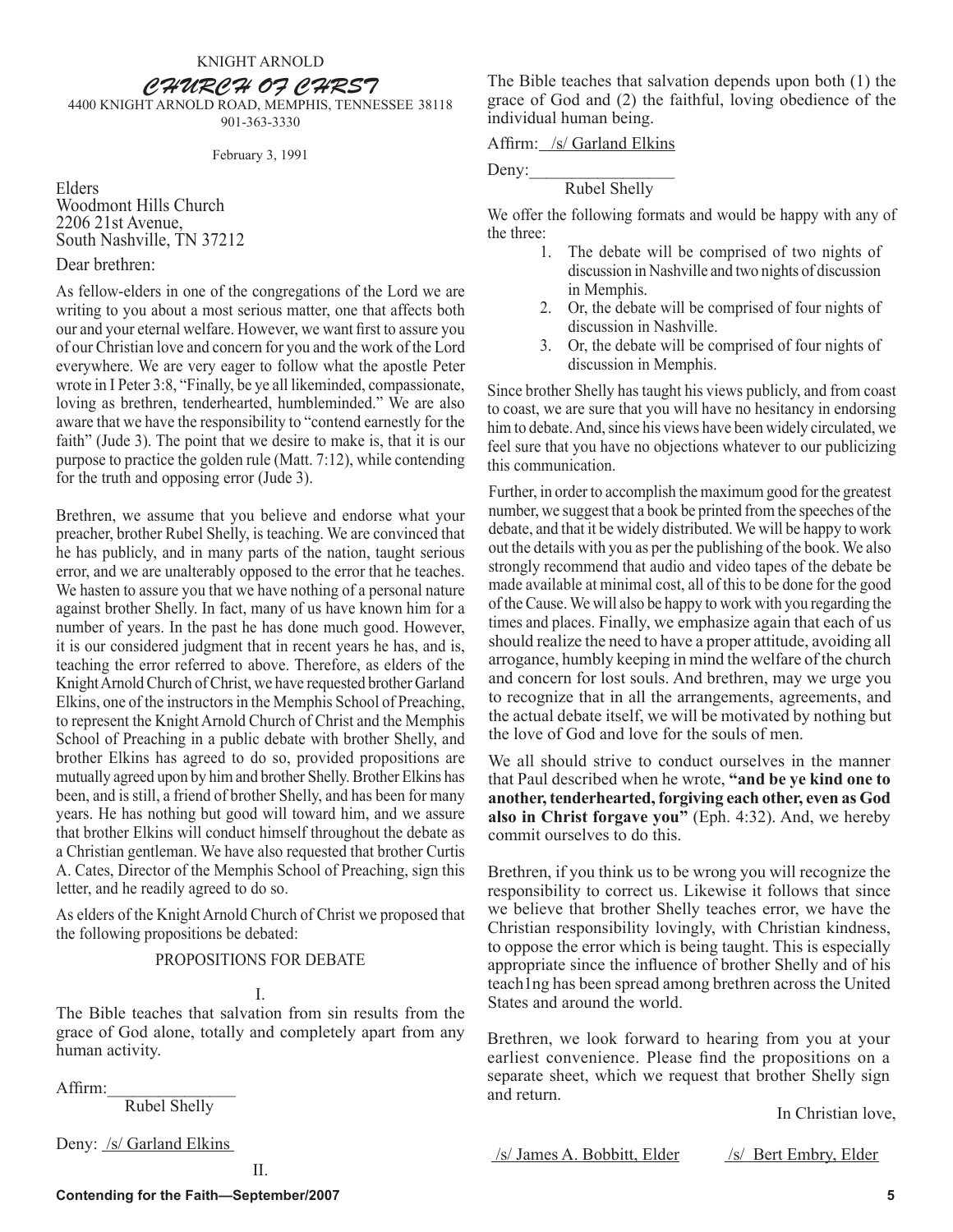/s/ Harold Mangrum, Elder /s/ Curtis A. Cates, Director

Memphis School of Preaching

Cc: Rubel Shelly

#### **Family of God** at WOODMONT HILLS

February 12, 1991

The Elders Church of Christ 4400 Knight Arnold Road Memphis, TN 38118

Dear Brothers:

We have received your letter of February 3.

Our views, and those of all the people on our ministry staff, are best stated in the following words: 'For it is by grace you have been saved, through faith and this not from yourselves, it is the gift of God—not by works, so that no one can boast. For we are God's workmanship, created in Christ Jesus to do good works, which God prepared in advance for us to do' (Ephesians 2:8-10). We hope this clarifies the matter in your minds.

Yours truly, [Signed] Roy Newsom Chairman of the Elders

 WOODMONT HILLS CHURCH OF CHRIST 2206 21ST AVENUE SOUTH NASHVILLE, TN 37212 297-8551

#### KNIGHT ARNOLD

#### CHURCH OF CHRIT

4400 KNIGHT ARNOLD ROAD, MEMPHIS, TENNESSEE 38118 901-363-3330

February 25, 1991

Elders Woodmont Hills Church of Christ 2206 21st Avenue South Nashville, TN 37212

Dear Brethren:

We have received your letter of February 12, 1991.

As in our last letter to you, we emphasize again that we write in Christian love for you, and for the cause of Christ around the world.

We regret that you did not address the issue about which we are currently corresponding. *You* stated, "Our views, and those of all the people on our ministry staff, are best stated in the following words: **'For it is by grace you have been saved, through faith– and this not from your selves, it is the gift of God–not by works,**  **so that no one can boast. For we are God's workmanship, created in Christ Jesus to do good works, which God prepared in advance for us to do'** (Ephesians 2:8-10)." All people who believe the Bible will affirm that they believe Ephesians 2:8-10. We most certainly do believe Ephesians 2:8-10, but what brother Shelly has taught in your church bulletin October 31, 1990 does not teach what Paul taught in Ephesians 2:8-10. Among other things brother Shelly wrote, "It is a scandalous and outrageous lie to teach that salvation arises from human activity." Webster defines lie as follows: "to utter falsehood with an intention to deceive." He defines scandalous as "causing scandal; offensive and shocking to the moral feelings of the communlty; of such a nature as to outrage a sense of decency; shameful." Webster defines the word outrageous as follows: "having the nature of, involving, or doing great injury or wrong." Please note what brother Shelly and Sam Morris, a Baptist preacher, have taught regarding salvation. Sam Morris: "All the prayers a man may pray, all the Bibles he may read, all the churches he may belong to, all the services he may attend, all the sermons he may practice, all the debts he may pay, all the ordinances he may observe, all the laws he may keep, all the benevolent acts he may perform will not make his soul one whit safer; and all the sins he may commit from idolatry to murder will not make his soul in any more danger." Rubel Shelly: "It is a scandalous and outrageous lie to teach that salvation arises from human activity. We do not contribute one whit to our salvation." Both Sam Morris, a Baptist preacher, and brother Rubel Shelly teach error in their above quoted statements. If brother Shelly believes what he has taught, let him affirm the proposition "The Bible teaches that salvation from sin results from the grace of God alone, totally and completely apart from any human activity." Brother Garland Elkins has already signed his name to deny that proposition. If brother Shelly prefers to use his own words then let him affirm what he averred when he wrote, "It is a scandalous and outrageous lie to teach that salvation arises from human activity." If he will sign to affirm that proposition in public debate, then brother Garland Elkins will sign to deny publicly that proposition. Brother Elkins has already signed to affirm the following proposition for debate: "The Bible teaches that salvation depends upon both (1) the grace of God and (2) the faithful, loving obedience of the individual human being."

For your and brother Shelly's convenience you will find the enclosed signed propositions. We sincerely want to know whether you agree with what brother Shelly taught in your own church bulletin.

We believe Ephesians 2:8-10, but that is not what brother Shelly taught. We trust that brother Shelly will sign the enclosed propositions and will thus allow the doctrine which he taught in your bulletin to be tested in honorable public debate. We assure you that brother Garland Elkins will conduct his part of the debate in a calm, courteous, loving, and dignified Christian manner.

We again commit ourselves to doing everything we do in connection with the proposed debate in sincere Christian love.

We await your reply.

Brotherly yours in Christ,

/s/James A. Bobbitt, Elder /s/ Bert Embry, Elder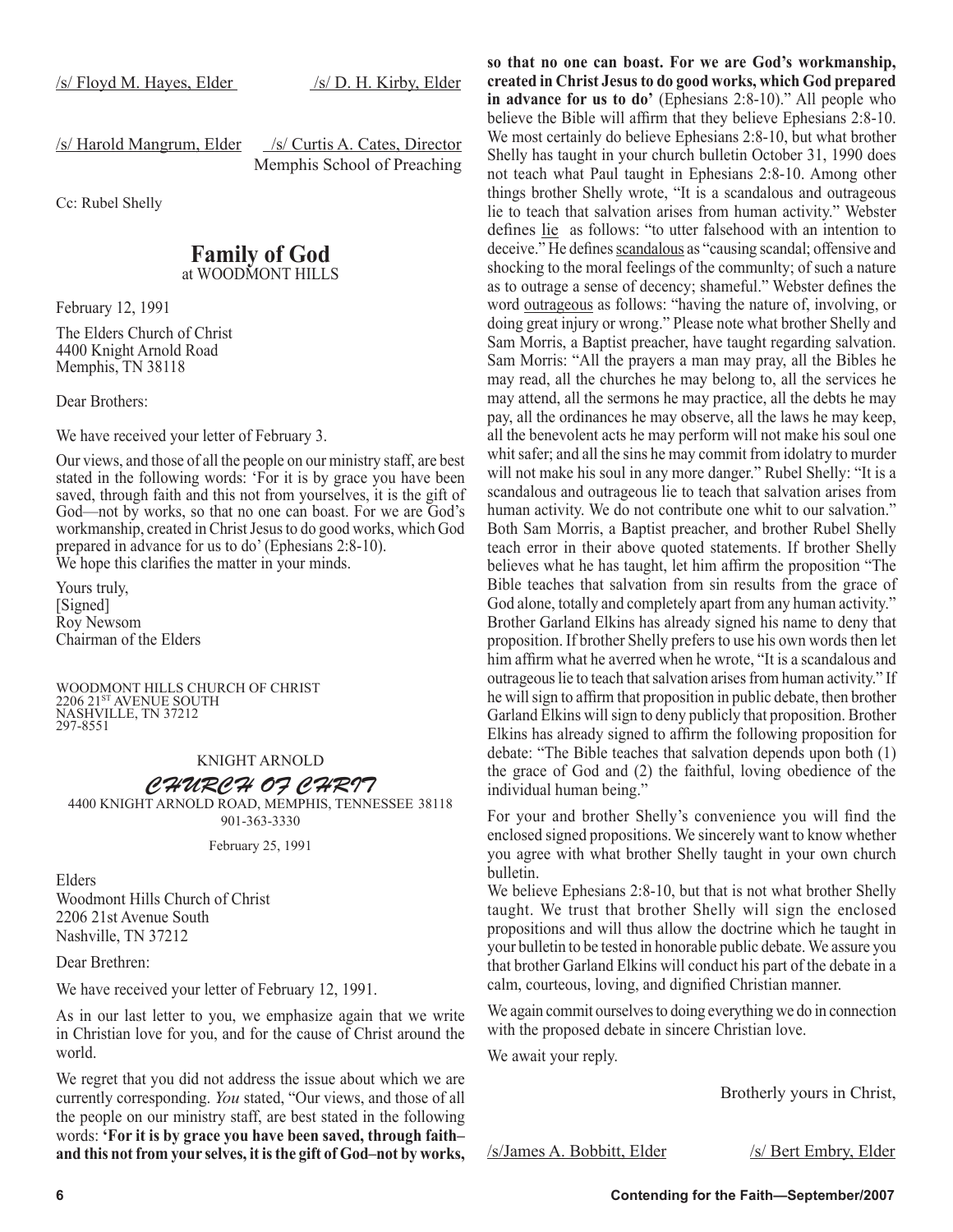$/s/$  Floyd M. Hayes, Elder  $/s/$  D. H. Kirby, Elder

/s/ Harold Mangrum, Elder /s/ Curtis A. Cates, Director

Memphis School of Preaching

Cc: Rubel Shelly

**A LATE RESPONSE** After this *Yokefellow* had gone to press, brother Roy Newsom, representing the Woodmont Hills elders wrote the Knight Arnold elders as follows.

Dear brothers:

It is our judgment that there will be no advancement to the Lord's Kingdom by our participating in the debate you propose.

> In Him, /s/ Roy Newsom

It is very significant that they did not say whether the propositions which were sent them as representive of the two views under consideration are either true or false. Since each one of these propositions is precisely stated, it follows that each one of them is either true or false.

Contrary to their averment, we humbly and lovingly suggest that such a debate **would be** advantageous to the truth which we are willing to affirm.

On the other hand, we have strong conviction that such a debate would **not be** advantageous to the exponents of the doctrine which was taught by brother Shelly in his article, "Arbeit Macht Frei!" which appeared in the Woodmont Hills bulletin, **and** which evidently indicates the position of the Woodmont Hills church. If they disagree with it, they should let us know.

— **Note Unsigned,** Editor, *CFTF*

**(YOKEFELLOW, Letters,Vol. 18, NO. 4, April 15, 1991, pp. 3, 4, 5)**

**֎֍֍֍֍֍֍֍֍֍֍֍֍֍֍֍֍֍֍֍֍** 

### **HERE IS AN ARTICLE WHICH** *DENIES* **PLAIN BIBLE TEACHING.**

**So** *many still believe the monstrous lie that* **...** *ARBEIT MACHT FREI!*

### **Rubel Shelly**

It was two years ago now that my son and I walked through the gate of Auschwitz. Somewhere over 4,000,000 people were Adolf Hitler's "guests" there between 1940 and 1945.

Over your head as you pass through that gate are the words *Arbeit macht frei!* In English, they mean "work liberates" or "work sets you free." It was a grotesque lie, Auschwitz was an end-of-the-line death camp where 2,000,000 Jews and 2,000,000 "undesirable" Europeans died in a gas chamber, on the gallows, or in medical experiments.

There was no mercy in the death camp. There was only work without reward. Empty labor leading to earlier death. False hope of freedom for those who believed a lie.

Yet how many people do I know who live by the same lie in their spiritual lives! They have put their hope in obeying enough of the "essential" commandments, attending enough of the "required" assemblies, and developing enough of the "necessary" Christian virtues to go to heaven.

Such people feel no security in salvation—and are absolutely mystified by those who do. "Duty" is the key noun in their theological vocabulary; "obey" is the operative verb. Yet they are never quite sure they have done their duty or obeyed enough of the right commands.

It is a scandalous and outrageous lie to teach that salvation arises from human activity. We do not contribute one whit to our salvation. *Arbeit macht frei!* is the falsehood against which both Romans and Galatians protest. Then there is his theological thunderbolt against it in Ephesians:

#### **"For it is by grace you have been saved, through faithand this not from yourselves, it is the gift of God-not by works, so that no one can boast"** (2:8-9).

Because God's standard can be nothing less than perfection, no amount of our correct theology, good deeds, charity, and piety can equal that requirement. Therefore anyone who is saved must renounce everything but the cross as his or her hope for eternal life.

Abundant good works are the fruit of salvation, but the finished work of Christ at Calvary is the only act of merit in human redemption. Until we renounce everything but Christ, we are prisoners in a death camp. Embracing a lie. Forfeiting life.

– Rubel Shelly

*Love Lines,* Woodmont Hills, Church of Christ bulletin, Oct. 31, 1990

#### **INCREDIBLE CHARGE; GLARING INCONSISTENCY**

Please notice carefully in the above article that brother Rubel Shelly charges brethren with teaching *"a scandalous and outrageous lie"* when we teach that it is necessary to obey the gospel in order to be saved by the grace of God. Notice, further, also, that brother Shelly showed inconsistency in writing such averments. It is a matter of record that he implicitly teaches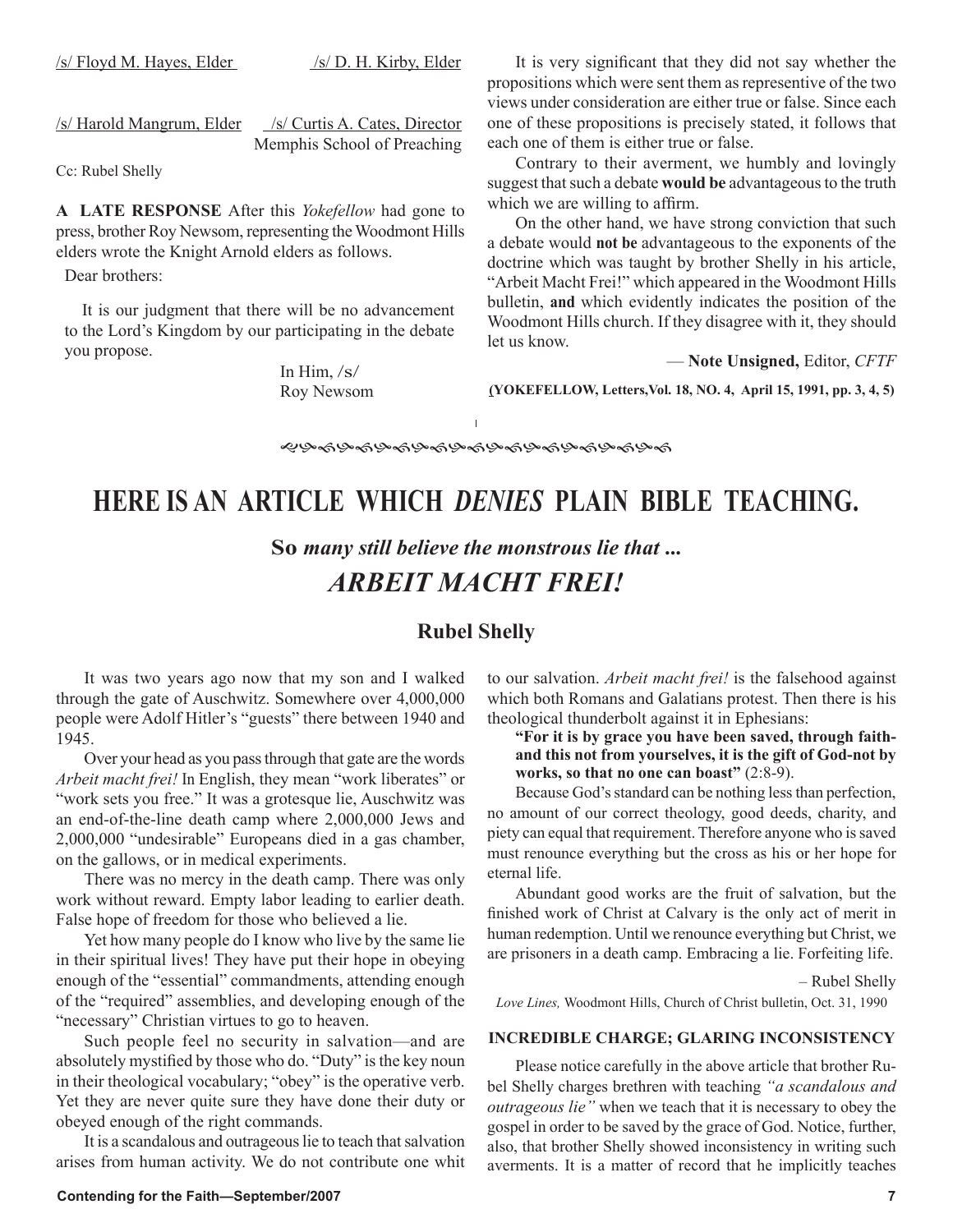that those who oppose his public teaching must come to him in private before they are at liberty to oppose him in public fashion. The question is this: to whom did brother Shelly go before he wrote the above charges? Of a certainty, he did not come to the elders of the Knight Arnold Church of Christ or to anyone in the Knight Arnold congregation, who (along with all faithful congregations and each faithful Christian) believe and teach what the Bible teaches, namely, that to be saved by the grace of God it is necessary to obey the gospel. He *did,* however, implicitly charge all faithful brethren with believing egregious error! He has implicitly taught that absolutely no human activity is involved in the gospel plan of salvation.

—Comments unsigned, **Editor,** *CFTF*

*(YOKEFELLOW*, Vol. 18, NO. 4, April 15, 1991, pp. 3, 4)

### SALVATION IS BY **GRACE** BUT NOT BY GRACE ONLY

#### Thomas B. Warren

There is an enormous difference between affirming (1) that salvation is by grace and (2) that salvation is by grace *only*. The difference is of great importance. However, during my college, seminary and university years, I spent quite a bit of time studying under denominational professors and in associating with fellow-students who were members of various denominations. In listening to lectures, I often heard the accusation leveled against members of the Lord's church that they believed in salvation by *works* and *not* in salvation by grace. This accusation was usually accompanied by the affirmation that members of the church (the church of Christ) believed that they *earned* salvation by the *works* they did, especially by baptism. Also, this sort of discussion (on the part of both faculty and students) usually involved the further accusation that members of the church believed in *"water salvation"* rather than in salvation by the *blood* of Christ!

I just want to say that never at any time did I hesitate in such situations to make clear that God's people were being misrepresented by such accusations. Also, I want to make clear that I do not presently hesitate to make such clear wherever the situation may call for me to do so.

Now I am hearing that same accusation–that we reject salvation by grace and affirm that salvation is by meritorious works–being leveled against those who stand for the truth by those among us who have espoused the basic "liberal" stance. But this accusation is just as false when it comes from our own brethren as it is when it comes from denominationalists.

I have been listening to gospel preachers preach the gospel all of my life, and in all of those years, I have *never*  heard even on gospel teacher contend that any one is saved by meritorious works! The truth of this matter is that grace, faith, love and acts of obedience *all* have crucial roles in God's plan of salvation.

If men are saved, they are saved by the grace of God (Tit. 2:11; Eph. 2:8-9; Acts 15:11; et al.). No one is–or can be–saved by *meritorious* works (Eph. 2:8-9; Rom. 11:6; et al.). But this truth does *not* mean that men are saved *only* by grace (on the part of God) without *any* works at all (on the part of men). If grace were the *only* consideration, then *all* men would be saved (Tit. 2:11). Yet, Jesus made clear that "few" would be saved, in contrast to the' 'many" who would be lost (Matt. 7: 13, 14).

Recently, I saw an article**<sup>1</sup>** , written by a brother in Christ,

which alleges that it "is a scandalous and outrageous lie to teach that salvation arises from human activity. We do not contribute one whit to our salvation." [It is quite serious to charge brethren with lying.]

These statements remind me of the booklet**<sup>2</sup>** (written by a Baptist preacher) which affirms that all of the deeds which one may do in obedience to the Gospel of Christ *"will not make his soul one whit safer."* In so saying, he taught that loving obedience to Jesus Christ has nothing whatever to do with his becoming a Christian or, finally with his going to Heaven when Jesus comes again to judge the world.

In regard to the sins which one may commit, the same booklet teaches that "all the sins he may commit from idolatry to murder will not make his soul in any more danger. The justification of the human soul is through the atonement of Christ and not through the efforts of man. *The way a man lives has nothing whatever to do with the salvation of his soul"* (emphasis mine, TBW).

Let us compare these two statements.

The Baptist said: *"The way a man lives has nothing whatever to do with the salvation of his soul."* 

Our brother said, *"We do not contribute one whit to our salvation" and that it is an "outrageous lie to teach that salvation arises from human activity."* 

How do the statements compare? Is there a significant difference between them? I aver that there is not.

They both teach salvation by grace *only.* 

*Our brother* taught that it is **an outrageous lie** to teach that salvation *"arises from human activity."* 

**THE 2006 BOUND VOLUMES OF CFTF ARE READY FOR YOU. WRITE, PHONE OR EMAIL US TODAY FOR YOU COPY. WHY NOT ORDER AN EXTRA COPY FOR A FRIEND**?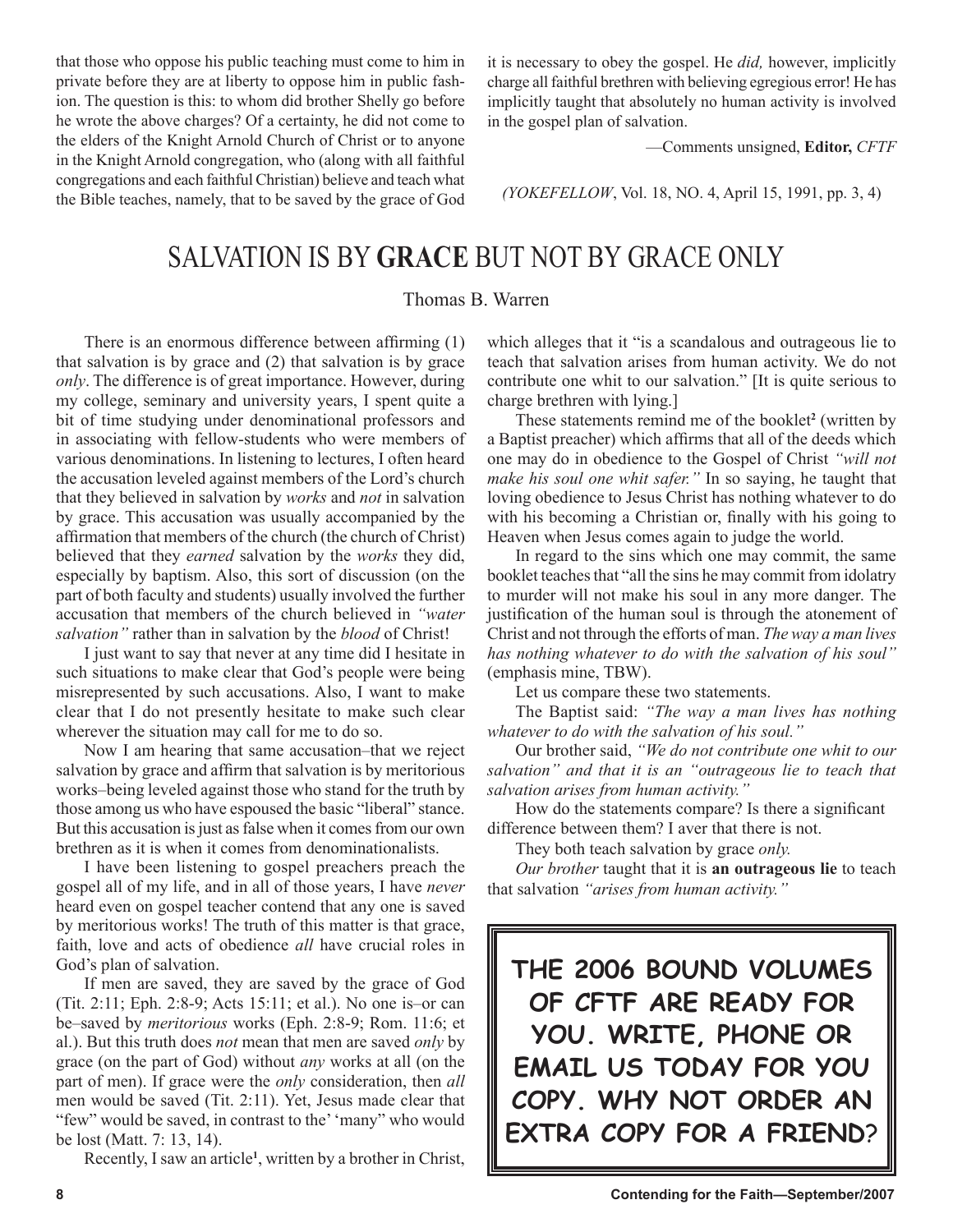The Baptist also taught that the way a man lives (this would include all of his thoughts and deeds) has nothing whatever to do with his salvation. So, this is a clear affirmation that after the moment when one believes in Christ, there is nothing he can do which would result in his eternal damnation. (I even heard one Baptist preacher say, *"Since I trusted Jesus as my personal Savior, I could not go to Hell even if I wanted to!"* Also, during debates, I have heard Baptist preachers argue that John 6:28-29 teaches, not that *man* must do the believing, but that *God* does the believing for him.

Our *brother* eliminates *all* human activity from salvation. If he were right, then *every* human being will be saved, because God's grace is offered to ALL men (Tit. 2:11)! So, if this false doctrine really were true, then there would be no need for the preaching of the Gospel (all men would be saved without it, without ever *hearing* it, without ever *believing* it, without ever *obeying* it–either to *become* a Christian or in the *living* of the Christian life). May it be remembered, that the brother whom we are reviewing also taught that *"good works are the fruit of salvation.* " Given this doctrine, the things we do in *becoming* a Christian are *not* "good works." This he teaches in spite of such passages as James 2:24-26.

In contradiction to our brother's positions, the New Testament conditions both *becoming* a Christian and *living* a life which will result in eternal salvation on certain specified things. The Holy Spirit, in inspiring the writing of the New Testament, put the little word "if" before quite a number of conditions. Following are just a few of such passages: (1) Gal. 6:7-9: **" ... in due season we shall reap IF we faint not"**; (2) Heb.10:26: *"For IF we sin willfully after that we have received the knowledge of the truth, there remaineth no more a sacrifice for sins.* **"** *[emphases mine in the two preceding points];* (3) *Gal. 1:6-9 clearly teaches that if anyone preaches a gospel which is different from that of Christ, he will be under the curse of God.* 

*There are many other passages which use "if" in this fashion. May all people be warned that there are works (acts of obedience which are required by Christ in the Gospel) which one must do in order to become* a Christian. Also, there are works which one must do in order to go to Heaven when this life is over.

I want lovingly to affirm without reservation that no one can be saved without the grace of God—no one can *earn* his salvation. Every person who is saved is saved by *grace!* But–note this please–no one is saved by *grace only!*  People are saved by the grace of God *when* by faith they obey the relevant instructions of Christ, who taught that only those who do the will of the Father will enter the kingdom of heaven (Matt. 7:21). Our brother contradicts Jesus, His Apostles, and His prophets. It should be clear that while the works of man cannot *earn* the forgiving of even one sin, it is nevertheless the case that salvation by the GRACE OF GOD is CONTINGENT on man's *faith in* and *obedience to* the Lord Jesus Christ (Heb. 5:8-9).

James 2:24-26 and Revelation 2:10 among many other passages, ought to settle it for all of us: (1) those who live and die in faithfulness to the Gospel of Christ will be *saved*  eternally, and (2) those who live and die in unfaithfulness to the Gospel of Christ will be *lost* eternally (cf. James 2:24-26; Matt. 25:46).

FOR  $\mathbf{L}$ ontending  $\overline{\mathbf{L}}$ **Paith** 

**DVD'S OF THE FIRST THIRTY-FIVE YEARS OF** *CFTF* **ARE READY FOR YOU TO ORDER**

**Because of hard work freely given by Denise Mowry, along with Karen and Michael Hatcher we now have a searchable DVD of** *CFTF.* **Sister Mowery graciously volunteered to take on the massive work of scanning the paper and the other work necessary to making the DVD of**  *CFTF* **a reality. With the help of the Hatchers, sister Mowery was able just recently to finish the work. We are most thankful for their tireless labor in placing** *CFTF* **in this electronic format.**

# **THE DVD SELLS FOR \$50.00 PLUS S&H. PLEASE SEND YOUR DVD ORDER TO:** *CONTENDING FOR THE FAITH* **P. O. BOX 2357 SPRING, TEXAS 77383-2357**

HELP US GROW! Sign up at least five new subscribers to CFTF in 2007 Send subscriptions to: P.O. Box 2357 Spring, Texas 77383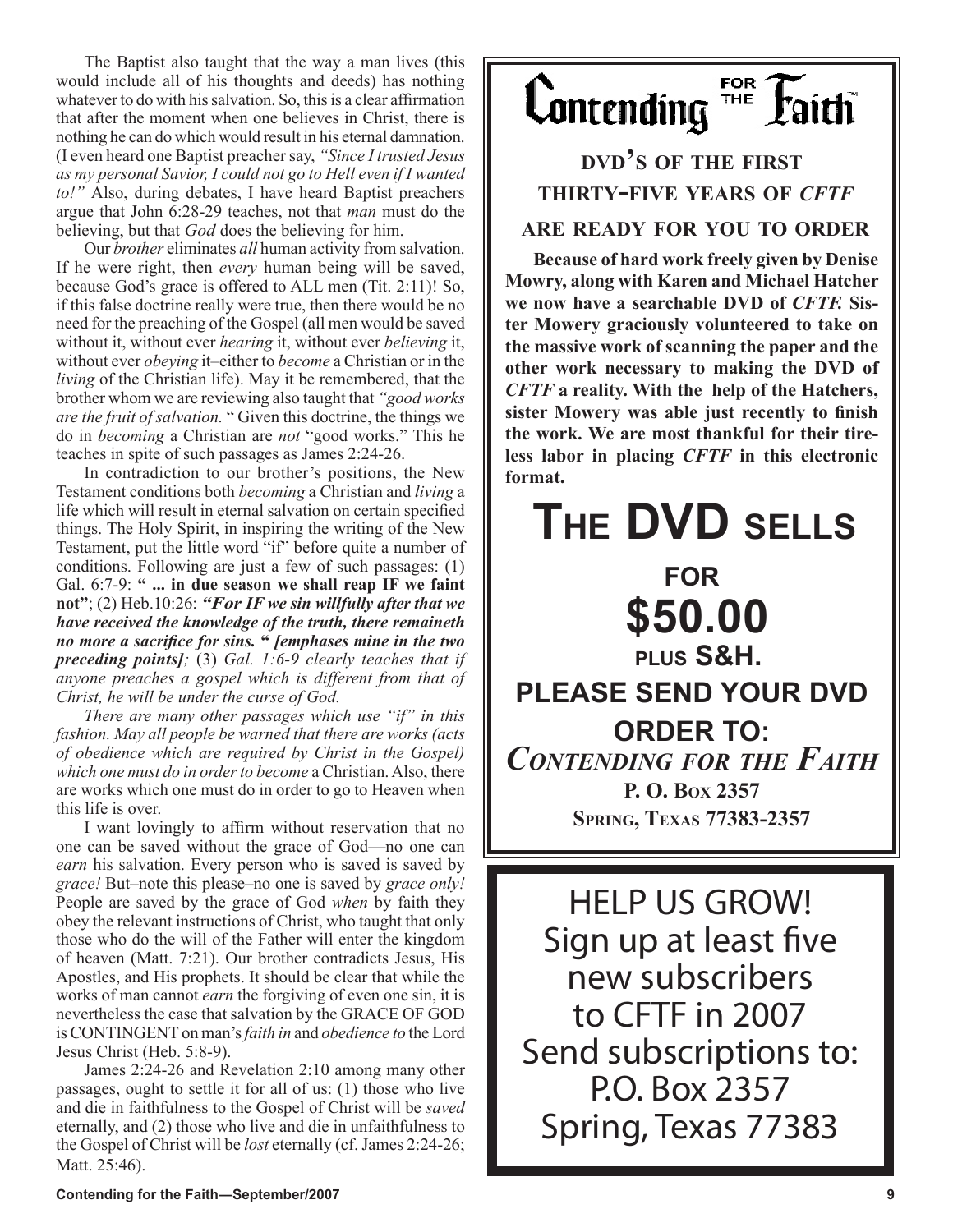One is saved by grace, but faith also has a part (Eph. 2:8- 9). But Christ says, through His word, that men are saved by works and *not* by faith *only* (James 2:24-26).

The seed of God (His word) must be both believed and obeyed (Lk. 8:4-15). Each person is free either to stay in the "mudhole" of sin or, by faith and obedience, to get out of the "mudhole" of sin (II Pet. 2:20-22).

Again, I kindly suggest, that ought to settle the *matter for all of us.* 

**END NOTES**

1 Rubel Shelly, "Love Lines," October 31, 1990; Woodmont Hills Bulletin, Nashville, p. 3.

2 Sam Morris, Do A Christian's Sins Damn His Soul? (No publisher or date indicted), pp. 1-2.

*(YOKEFELLOW*, Vol. 18, NO. 4, April 15, 1991, pp. 4, 6, 5–pages out of order—**Editor,** *CFTF)*

### THIS IS AN ARTICLE FROM RUBEL SHELLY WHEN HE TAUGHT THE TRUTH (ROM. 2:21)

# **OH, FOR AN HONEST FALSE TEACHER**

### **Rubel Shelly**

Of certain false teachers, John wrote: **"They went out from us, but they were not of us; for if they had been of us, they would have continued with us: but they went out, that they might be made manifest that they all are not of us"** (l John 2:19).

The false teachers under consideration in this text had not arisen from the heathen world to challenge Christianity. They had arisen from within the church itself! They had become apostates from the truth. They were no longer "of us," i.e., they did not possess the spirit of obedience which was characteristic of faithful disciples, for if they had possessed such a spirit they **"would have continued with us**.**"** In refusing to be obedient to the gospel and in teaching another gospel, these individuals had revealed themselves and severed their ties with faithful churches.

Can anything good be said about such apostates as these? Yes! They were honest! When these former members of the Lord's church came to repudiate the basic tenets of the faith, they were honest enough to indicate as much and make a clean break with the church. So, before you conclude that there is nothing good to be said for any false teacher, consider the matter of honesty. Surely we can have more respect for a man who is honest and open about his convictions (or lack of them) than for a man who no longer believes the basic doctrines of the gospel but seeks to stay within the body of believers as a subversive. Such a person is not only a heretic Christian, he is a dishonest man!

Oh, for an honest false teacher! Now there are false teachers in our brotherhood today. For example, one preacher recently told me that he no longer believes it necessary to contend for the historicity of the virgin birth. Another recently denied the inerrancy of the Word of God in a speech which I heard. Yet these men—knowing full well that their views are contrary to the convictions which have characterized our brotherhood from Pentecost to the present day—have made known their intentions to "stay within the fellowship" of the churches of Christ. I suppose they intend to enlighten the backward brotherhood of which they have been a part!

But such men as those mentioned above (and I fear they are not the only preachers and teachers who feel this way) have developed a special conscience which excuses their deceitfulness and treachery. They are quick to point out that they have reached these unorthodox opinions in all sincerity and with no evil intent—often in the name of "scholarship." *While I do not question the sincerity with which they came to their present views, I do question their honesty in remaining within our brotherhood after they have come to hold such!* 

College professors, preachers, Sunday School teachers or "just plain members" who have come to question or disagree with the Bible had best stop and weigh their position carefully. If, upon such thorough investigation, they decide that they are no longer **"of us,"** let them be honest enough to break with us openly and quit their unmanly treason!

> *—Gospel Advocate,*  May 6, 1971

#### *WILL BROTHER SHELLY EVER COME BACK TO THE TRUTH WHICH HE ONCE SO FAITHFULLY TAUGHT?*

**(YOKEFELLOW, Vol. 18, NO. 4, April 15, 1991, p. 8)**

### **2007 SPRING CFTF LECTURES**

**CD'S, DVD'S, MP3, AND VIDEO RECORDINGS** 

**Order From:**

**Jim Green 2711 Spring Meade Blvd. Columbia, TN 38401 PHONE**: (**931) 486–1364**

www.jgreencoc-video-ministry.com email at jgreencoc1986@yahoo.com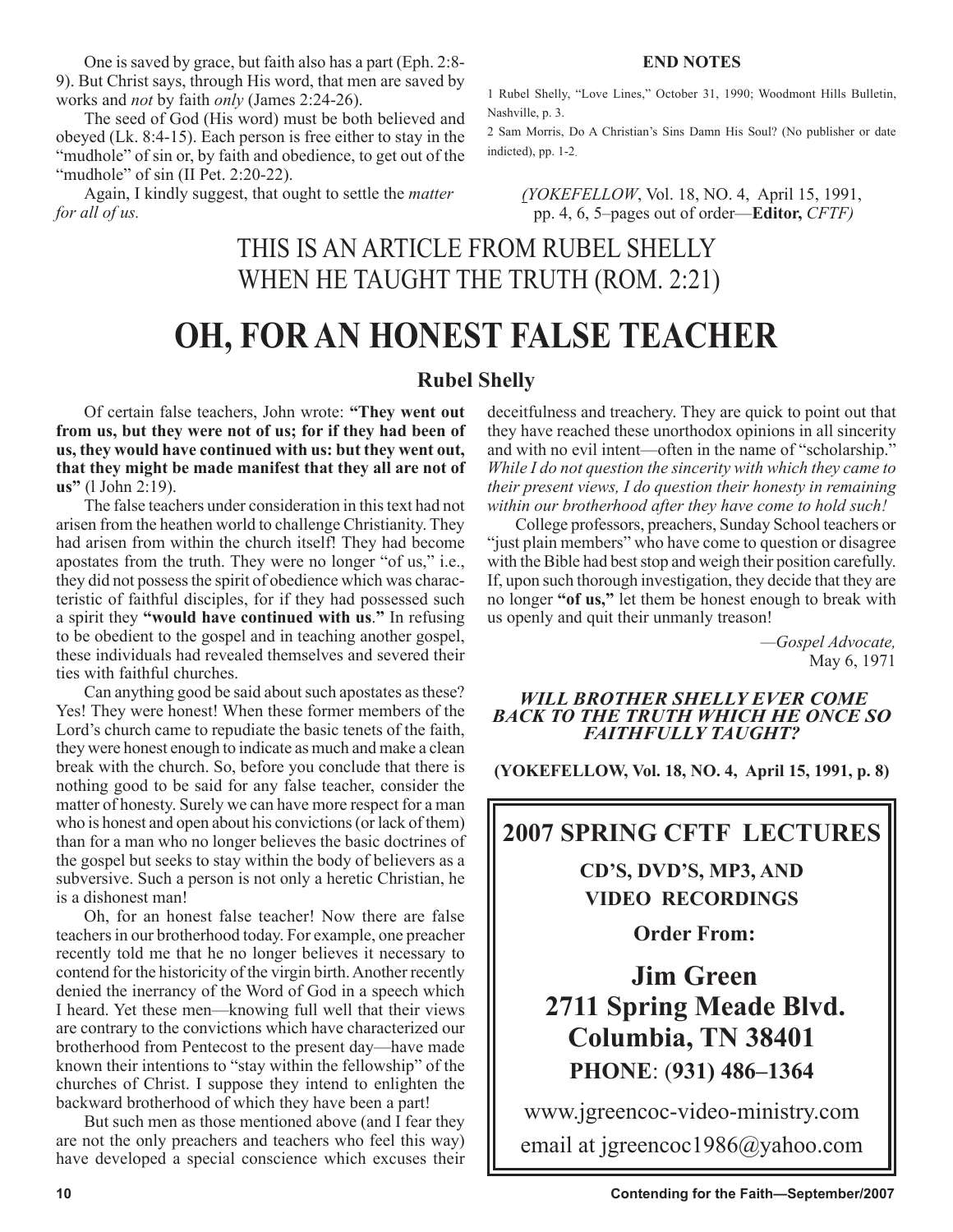## **AN "OPEN LETTER" TO THE "NEW" GOSPEL JOURNAL BOARD**

#### **Jess Whitlock**

Queries from concerned members of the Lord's church in Wyoming caused me to re-read an issue of *The Defender*  (Vol. 26, # 11, Nov. 1997) (Also in *CFTF*, Vol. 28, # 12, Dec. 1997, p. 11**–Editor**) T.J. Hicks had rightfully addressed an "Open Letter" to "Cline (Paden) & other Sunset Elders." In the second paragraph Tom Hicks made this very timely and scriptural request of the Sunset elders:

Because my previous and latest correspondence (to Cline Paden, a man for whom I once had the highest respect) goes unanswered, I feel that I have no choice but to begin communicating by means of "OPEN LETTERS" (open for "all brethren" to read), but addressed to Sunset (her elders, various ministers, and faculty members in the School). I feel that these matters should be conducted "in writing" because "oral" discussions can be forgotten, denied, and/or otherwise flawed. Furthermore, if it is in print, one cannot deny that he said something that he did say, or say that he said something he did not say. Truth, integrity, and moral conviction have nothing to fear when exposed to the light. The same cannot be said for false doctrines, unethical dealings, and immoral behavior. Rather than to retreat into darkness, Sunset needs to "shed some light" in answer to questions that fall into all three of these categories."

 Did I hear someone say, "Amen"? When I read that entire correspondence in 1997 I said an audible "amen" in my office. I cannot think of any faithful brother in Christ who would not say that such was fair and needed. It is now 10 years later. Let us try this today.

### TO *THE "NEW" GOSPEL JOURNAL* BOARD AND THE CURRENT CO-EDITORS

Because previous attempts to set up meetings and discussions (relating to matters such as: reaffirmation of elders, Miller's false doctrine of "intent" to marry, et al, and extending fellowship to false teachers and false doctrines) remain unanswered and unmet, we have no choice but to open up communications by means of "OPEN LETTERS" (open so that all brethren can weigh truth against error). However, these letters should be directed to the current board members and editorial staff of *The "New" Gospel Journal.* The direction of this NEW monthly is not what it was under the capable editorship of brother Dub Mc-Clish. I was thrilled to receive my first copy of *The "Original" Gospel Journal* in January of 2000. I looked forward to every edition through July of 2005. Then a sad set of circumstances forced me to send in our cancellation. I had marveled at the 9 editorial aims of *The "Original*," especially editorial aim # 5; "**Oppose and expose both doctrinal and practical error from all quarters."** (Cf. Matt. 7:15; Eph. 4:14; 5:6; Acts 20:28-31; 1 Tim. 4:1-3; 6:20-21; 2 Tim. 4:1-4; 2 Pet. 2:1-3; 2 John 7-11. But, as John Moore (co-editor of *T"N"GJ*) stated at the 2005 Schertz Lectures, "We are going to do the very best that we can to bring to you issues that are encouraging, that edify, that instruct, that build up people, that are good for the church, every member of the church." Notice, not one word about exposing error!

Some brethren have said that such things as the false practice of the so-called elder reaffirmation, the false doctrine of the "intent" to marry farce, and the fellowship of false doctrine/teachers, etc. are about "matters that don't matter" or as one eldership said, "an unnecessary issue over marriage and divorce." But, brethren, GOD INSPIRED SCRIPTURE DOES MATTER! I am reminded of the words of my Lord in Matthew 23:23, **"Woe unto you, scribes and Pharisees, hypocrites! For ye pay tithe of mint and anise and cumin, and have omitted the weightier MATTERS of the law, judgment, mercy and faith: these ought ye to have done, and not to leave the other undone."** Is it possible that we are encouraging, edifying, and building up people, all of which are good and noble, and have omitted the weightier matters of "opposing and exposing both doctrinal and practical error"? These matters should be addressed "in writing" and/or in "oral" form that is recorded and preserved by tape, CD, DVD, etc. so they cannot be flawed. If it is recorded in print (or preserved by tape, CD, DVD), one cannot deny that he said something that he did say, or say that he said something he did not say. Barry Grider (co–editor of *T"N"GJ*) said at the 2005 Schertz Lectures, "doing our best to provide for our brotherhood a paper that is Biblically sound, one that is well-balanced. Once more, no mention is made of exposing error or speaking of New Testament authority for what we practice, i.e., reaffirmation of elders…

Truth, integrity, and moral conviction have nothing to fear when exposed to the light of God's Word: 2 Tim. 3:16-17; John 17:7-8; Rom. 3:2; Psa. 119:105, 140; Pro. 30:5-6; 1 Pet. 2:2; 2 Pet. 1:3; Heb. 4:12-13; Matt. 24:35; 28:18; Col. 3:17; Jude 3. The same cannot be said for false doctrines, unethical dealings, and immoral behavior. We shall see what we shall see when *T"N"GJ* Board of Directors and the co-editors are asked whether they will stand on the side of truth, integrity, and moral conviction; OR shall they side with false doctrines (teachers), unethical dealings, and immoral behavior? Rather than to retreat into the darkness, *THE "NEW" GOSPEL JOUR-NAL* needs to "shed some light" in answer to questions that fall into all three of these categories (but which 3 shall it be)?

*"***The prophets prophesy falsely, and the priests bear rule by their means; and My people love to have it so: AND WHAT WILL YE DO IN THE END THEREOF?"** (Jer. 5: 31).

Awaiting your reply,

A concerned brotherhood

**—P.O. Box 26 Cheyenne, OK 73628 Jesswhitlock@dobsontelecd.com**

#### **Contending for the Faith—September/2007 11**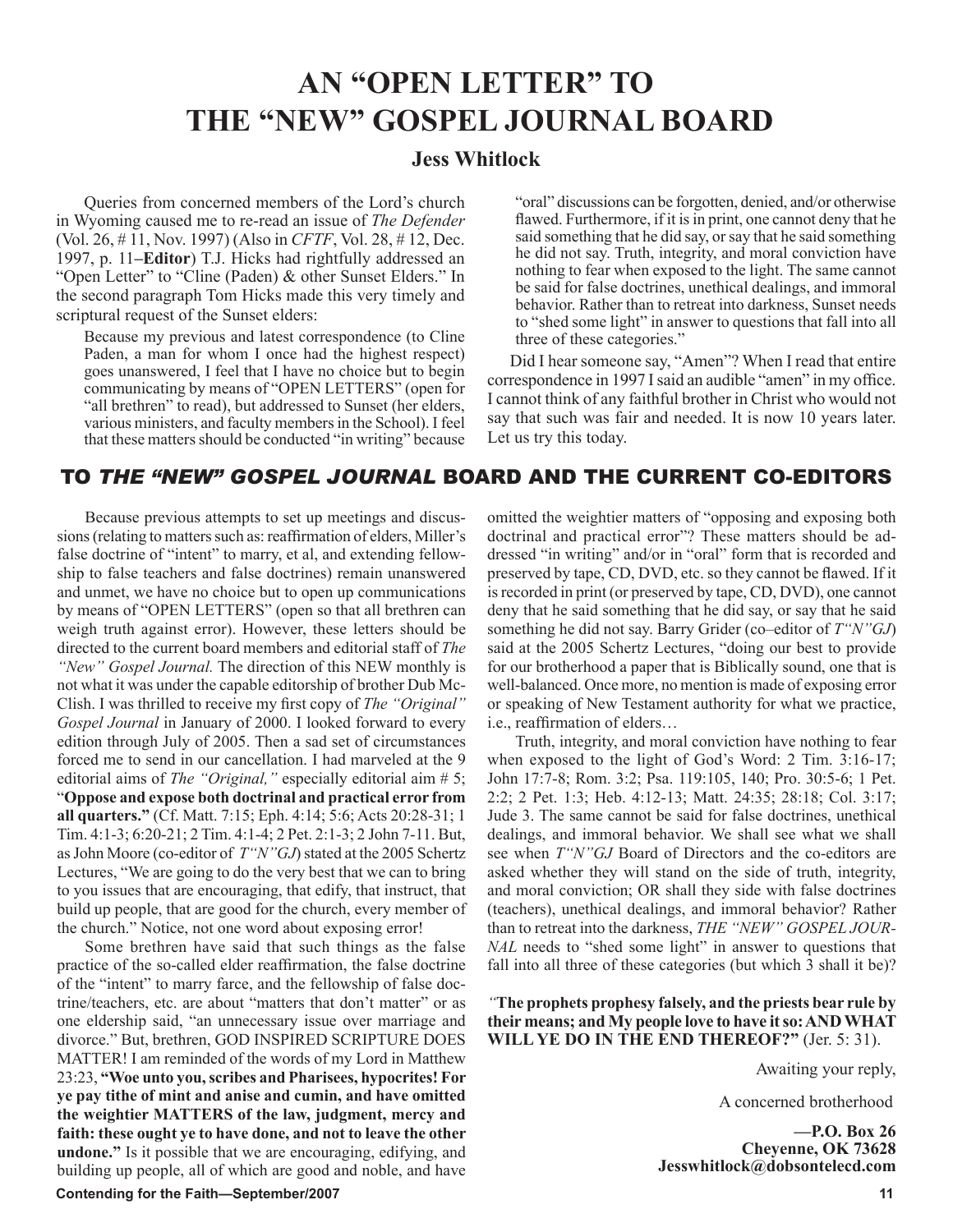# **THE MISSION OF THE CHURCH**

#### **B. C. Goodpasture, Deceased**

Everything which God has made in creation and redemption has a mission. Nothing walks with aimless feet in the economy of God. The church is a divine institution—it is of divine origin. It, therefore, has a mission.

The building of the church was an expensive undertaking. The Lord could create the heavens and the earth without the shedding of a single drop of blood, but without shedding of His own blood He could not establish the church. **"Christ also loved the church, and gave himself up for it"** (Eph. 5:25). He purchased the church with His own blood (Acts 20:28). Even before His death, Jesus sacrificed for the church. **"For ye know the grace of our Lord Jesus Christ, that, though he was rich, yet for your sakes he became poor, that ye through his poverty might become rich"** (2 Cor. 8:9). He was rich in terms of heavenly and eternal values, yet He became poor, **"emptied himself, taking the form of a servant, being made in the likeness of men; and being found in fashion as a man, he humbled himself, becoming obedient even unto death, yea, the death of the cross"** (Phi. 2:7-8). Surely Christ would not have made such sacrifices for the church unless it was to have a mission in some measure worthy of its cost. What, then, is the mission of the church?

The question can be answered both negatively and positively. It is not the mission of the church to furnish *amusement* for the world or even for its own members. Innocent amusement in proper proportion has its place in the life of all normal persons, but it is not the business of the church to furnish it. The church would come off a poor second if it undertook to compete with institutions established for the express purpose of entertaining people. It would make itself ridiculous if it entered into such competition. Again, it is not the responsibility of the church as such to furnish *recreation* for its members.

A certain amount of recreation is necessary to the health and happiness of the individual. All work and no play makes Jack a dull boy, it is said, and rightly said; but it is not the function of the church to furnish the play. The church was not established to feature **athletics.** Rather, it emphasizes the principle that **"bodily exercise is profitable for a little; but godliness is profitable for all things, having promise of the life which now is, and of that which is to come"** (1 Tim. 4:8). Sometimes one would conclude, from the emphasis given to recreation, that godliness is profitable for a little, and that bodily exercise is profitable for all things.

*For the church to turn aside from its divine work to furnish amusement and recreation is to pervert its mission.* It is to degrade its mission. Amusement and recreation should stem from the home rather than the church. The church, like Nehemiah, has a great work to do; and it should not come down on the plains of Ono to amuse and entertain. As the church turns its attention to amusement and recreation, it will be shorn of its power as Samson was when his hair was cut. Only as the church becomes worldly, as it pillows its head on the lap of Delilah, will it want to turn from its wonted course to relatively unimportant matters. Imagine Paul selecting and training a group of brethren to compete in the Isthmian games! Of his work at Corinth, he said: **"For I determined not to know anything among you, save Jesus Christ, and him crucified"** (1 Cor. 2:2). What then, is the work of the church?

On the day of Pentecost, the birthday of the church, we find it *preaching the Gospel*. It is reasonable to expect the church, under the leadership of the apostles, to be engaged in its divinely assigned work. Christ, before His ascension, had laid upon His disciples—and His church, the grave and momentous responsibility of preaching the Gospel to every creature in every age of the world (Mark 16:15-16). During the lifetime of the apostles the church was busily engaged in preaching the Gospel to the remote ends of the earth. In his first epistle to Timothy, Paul said, "**These things write I unto thee, hoping to come unto thee shortly; but if I tarry long, that thou mayest know how men ought to behave themselves in the house of God, which is the church of the living God, the pillar and ground of the truth"** (1 Tim. 3:14-15). The church is the **"pillar and ground of the truth"**—not truth in general, but rather Truth in particular. The church must support and preach the Gospel always as a part of its divine mission.

Further, the church in Jerusalem **"continued stedfastly in the apostles' teaching" (**Acts 2:42–**Editor**) In addition to preaching the Gospel to alien sinners, the church *taught and built up its own members* that they might **"grow in the grace and knowledge of our Lord and Saviour Jesus Christ"** (2 Pet. 3:18). The Lord has made ample provisions for the edification of His people, the church.

**"And he gave some to be apostles; and some, prophets; and some, evangelists; and some, pastors and teachers; for the perfecting of the saints, unto the work of ministering, unto the building up of the body of Christ: till we all attain unto the unity of the faith, and of the knowledge of the Son of God, unto a fullgrown man, unto the measure of the stature of the fulness of Christ: that we may be no longer children, tossed to and fro and carried about with every wind of doctrine, by the sleight of men, in craftiness, after the wiles of error" (Eph. 4:11-14).**

It is, therefore, the work of the church to *promote the growth and development of its members.*

Finally, the church in Jerusalem *ministered to the material needs of its* worthy poor (Acts 4:32-37; 6:1-6). The Gentile churches sent help to the brethren in Judea (Acts 11:29-30; Rom. 15:25-26). Paul said that he was always ready to help those in need (Gal. 2:10). It is a part of the work of the church to help those who are in need, but the church is under no obligation to help those who will not help themselves. **"If any will not work,"** said Paul, **"neither let him eat"** (2 The. 3:10).

If the church will discharge its duty in preaching the Gospel, in edifying its members, and in helping the worthy poor, it will not have desire or time merely to amuse and entertain.

*—Gospel Advocate,* May 20, 1948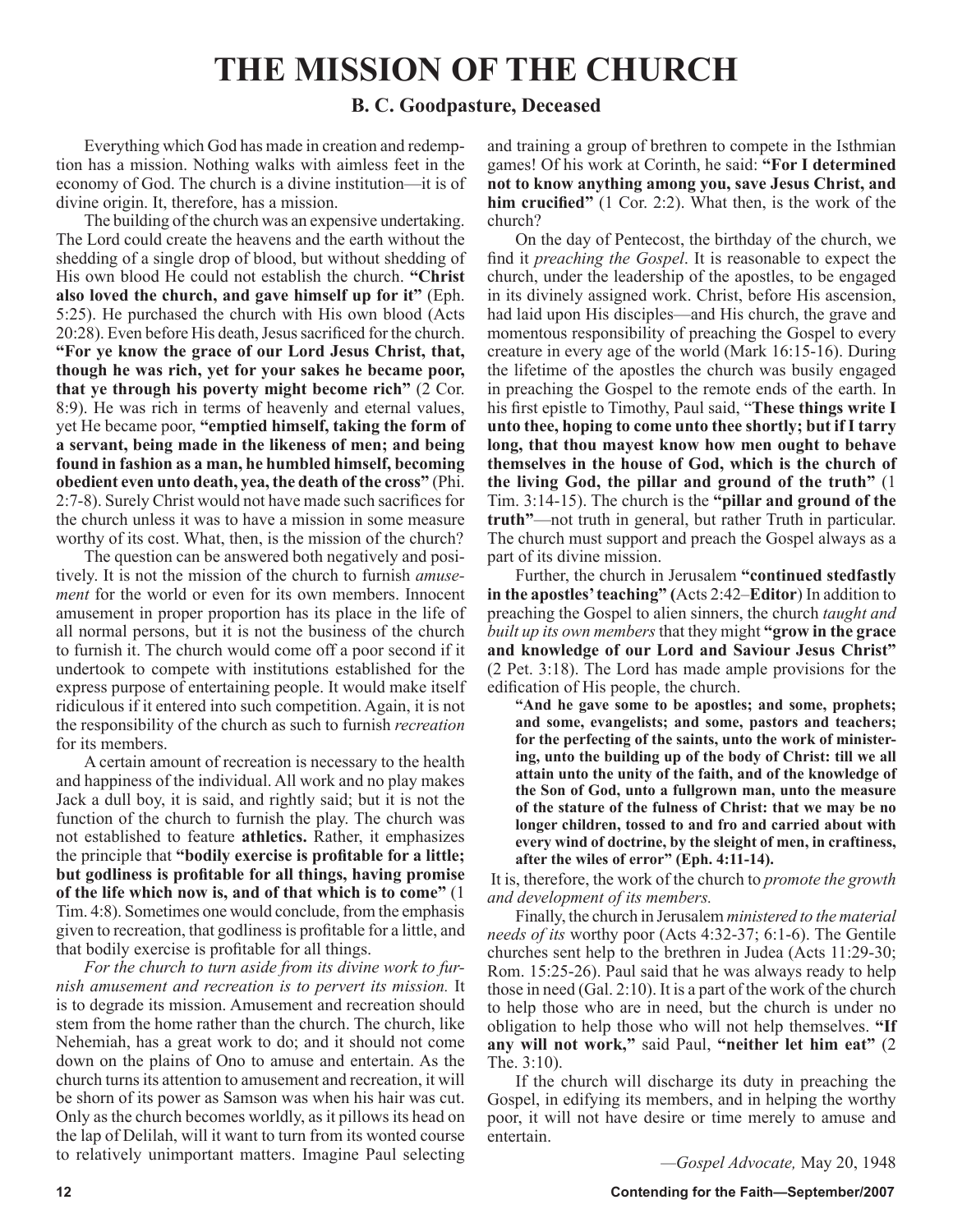# **SOME OF THE THINGS WE HAVE BEEN SAYING ARE PROVING TO BE TRUE, ELSEWHERE…**

### **JOHNNY OXENDINE**

We recently received a bulletin from a congregation on the East coast with some tidbits from their missionary in Thailand. He said in August 2007, over 110 church leaders in that country attended a seminar discussing the Richland Hills group (can we still say church of Christ?), and the damage they are doing in the brotherhood. (This is how far the influence of false doctrine can reach, and if we don't expose it.)

In April 2006 a missionary team from Abilene Christian University (remember when all of the brethren were adamantly defending them?) had a joint worship with the Christian Church in the Chiangmai province of Thailand. The team said they saw nothing wrong with using instruments in the worship (Biblical authority matters little at Abilene these days), and that they sought to have more of these encounters with the Christian Church in the future. (Of course, not ALL of the ACU professors will say that they condone instrumental music in worship – but so what? If they continue to teach there, they do condone it! If they are against it, what hinders them from finding another job?) What concerned the Thai missionary

# **Gift Subscriptions Do you know of an individual or a church**

**that needs to be made aware of the false doctrines and teachers that are troubling the Lord's church today? If you do, why not give them a subscription to** *CFTF***?**

#### **SUBSCRIPTION PLANS**

**Single subs., One Year, \$14.00; Two Years, \$24.00; Five One-Year Subs., \$58.00. Whole Congregation Rate: Any congregation entering each family of its entire membership with single copies being mailed directly to each home receives a \$3.00 discount off the Single Sub. Rate, i.e., such whole congregation subs. are payable in advance at the rate of \$11.00 per year per family address. Foreign Rate: One Year \$30.00.**

| <b>MAIL SUBSCRIPTIONS TO:</b><br><b>P.O. BOX 2357</b><br><b>SPRING, TEXAS 77383-2357</b> |
|------------------------------------------------------------------------------------------|
| 1 Yr. 2 Yrs.                                                                             |
| <b>NAME</b>                                                                              |
| <b>ADDRESS</b>                                                                           |
| <b>CITY</b><br><b>STATE</b>                                                              |
| ZIP                                                                                      |

was the fact that several Thai brethren had worshipped [sic] at Richland Hills and came back to Thailand also advocating instrumental music in worship. Richland Hills (Fort Worth, Texas), for those who might not know, was one of the first congregations to engage in the unscriptural practice of elder re-evaluation/reaffirmation back in 1987. We have seen how insidious that doctrine, and those who support/condone it (or support those who do), has brutalized the brotherhood over the last two years to the extent that once conservative brethren have overtly sided with liberal doctrinal issues.

The problem that the Thai brethren are facing is not unusual nor the first time that we have seen large organizations moving their doctrinal errors overseas. Where once we had the problem of dealing with denominational falsity in foreign countries, we now are in the midst of a liberal tidal wave at a time when the church is most vulnerable. How will this affect the missionaries elsewhere?

Some years ago we had been supporters of the deaf work in Ethiopia until it became glaringly apparent that they were

# **FREE CD AVAILABLE**

*Contending for the Faith* is making available a CD-ROM free of charge. Why is this CD important? ANSWER: It contains an abundance of evidentiary information pertaining to Dave Miller's doctrine and practice concerning the re-evaluation/reaffirmation of elders, MDR, and other relevant and important materials and documents directly or indirectly relating to the Brown Trail Church of Christ, Apologetics Press, Gospel Broadcasting Network, MSOP, and more.

To receive your free CD, contact us at *Contending for the Faith*, P. O. Box 2357, Spring,  $\overline{TX}$  77383-2357, or email us at cftfdpb@gmail.com.

If you desire to have a part in the distribution of this important CD, you may make your financial contributions to the Spring Church of Christ, P. O. Box 39, Spring, TX 77383.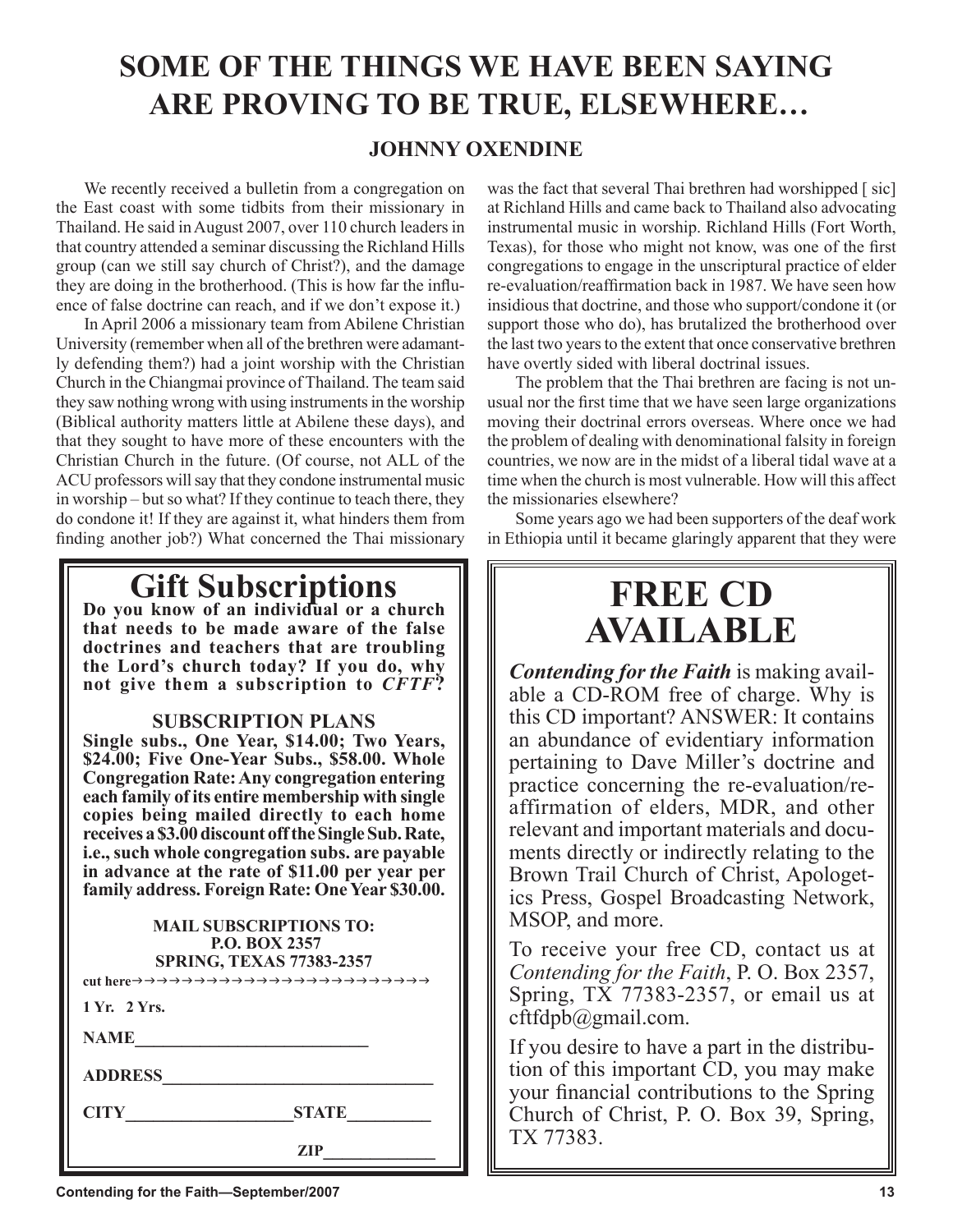about to hand the work off to the Sunset School of Preaching (and Truman Scott). It was tragic that all of the work that had been done to get that project off the ground was now to be supplanted by those with larger purses than the brethren who laid the foundation. Sometimes we do not take the time, or care enough, to find out the details as we should and do not want anyone to give us information that might change our minds about a work. The Thai missionary held the seminar to inform brethren both in Thailand and abroad (the U.S.) about the dangers resulting from Richland Hills (and Abilene). He also sent that information identifying the culprits. Now we know that there are many brethren that do not want any news like this to be broadcast (it is a negative assessment of Richland Hills and Abilene), but that is another story.

> **—PO Box 5026 San Mateo, CA 94402 Email: cocsm@aol**

# **THE BOSWELL- HARDEMAN DEBATE**

### **Paul Vaughn**

The subject of adding mechanical instruments of music to the worship of God has been around for many years. The recent events in some congregations of adding mechanical instruments of music show that this battle is not over, nor can this issue be swept away as dust on the floor. In 1923 N. B. Hardeman debated Ira M. Boswell on this issue. The debate was held at the Ryman Auditorium in Nashville, Tennessee from May 31 to June 5, 1923.

In the discussion, N. B. Hardeman said, "Let me suggest to you that these are matters that pertain to our eternal destiny, for which we have to answer after the things of time shall have passed."**<sup>1</sup>** Brother Hardeman was speaking of debating itself. It was his fear that the wrong attitude in public discussions would prohibit debates in the future. He went on to say, "I do not want that criticism to be justly made that this discussion has drifted into a lighter vein, lest there be prejudice engendered against religious discussions that would some time prevent their recurrence."**<sup>2</sup>** There is a need for public debates today, as it was needed in past history. Debates enable all

issues to be discussed and error to be exposed. Yet, debating in our postmodern society is frowned upon as non-Christian. Satan has won a victory when Christians are deceived and blinded from defending the faith. It is written, "**Beloved, when I gave all diligence to write unto you of the common salvation, it was needful for me to write unto you, and exhort you that ye should earnestly contend for the faith which was once delivered unto the saints"** (Jude 3).

The Boswell–Hardeman discussion on mechanical instrumental music in worship is of vast importance to all Christians. It should be read and discussed today. It will help Christians prepare for battle. Paul said, **"Put on the whole armour of God, that ye may be able to stand against the wiles of the devil"** (Ephesians 6:11). The armor has been prepared by God and every Christian should be dressed for warfare.

#### **BACKGROUND OF THE DEBATE**

O. E. Payne of the Christian Church wrote a very liberal book on the music question in the church. This book was

# **Past** *Contending for the Faith* Spring Lectureship Books In Print

*Anti-ism—From God or Man*? – \$17.00 2005 *Morals—From God or Man*? – \$17.00 *Judaism—From God or Man*? – \$17.00 2002 *Jehovah's Witnesses –* \$16.00 2000 *Catholicism –* \$16.00 1998 *Premillennialism –* \$14.00 1996 *Isa. Vol. 2* Chap. 40-66 – \$12.00 *Isa. Vol. 1* Chapters 1-39 – \$12.00 1994 *The Church Enters the 21st Century* – \$12.00

**Add \$3.00 per book S&H TX residents add 7.25% tax**

SEND ALL ORDERS WITH PAYMENT TO:

### *CONTENDING FOR THE FAITH* **P.O. BOX 2357 SPRING, TEXAS 77383-2357**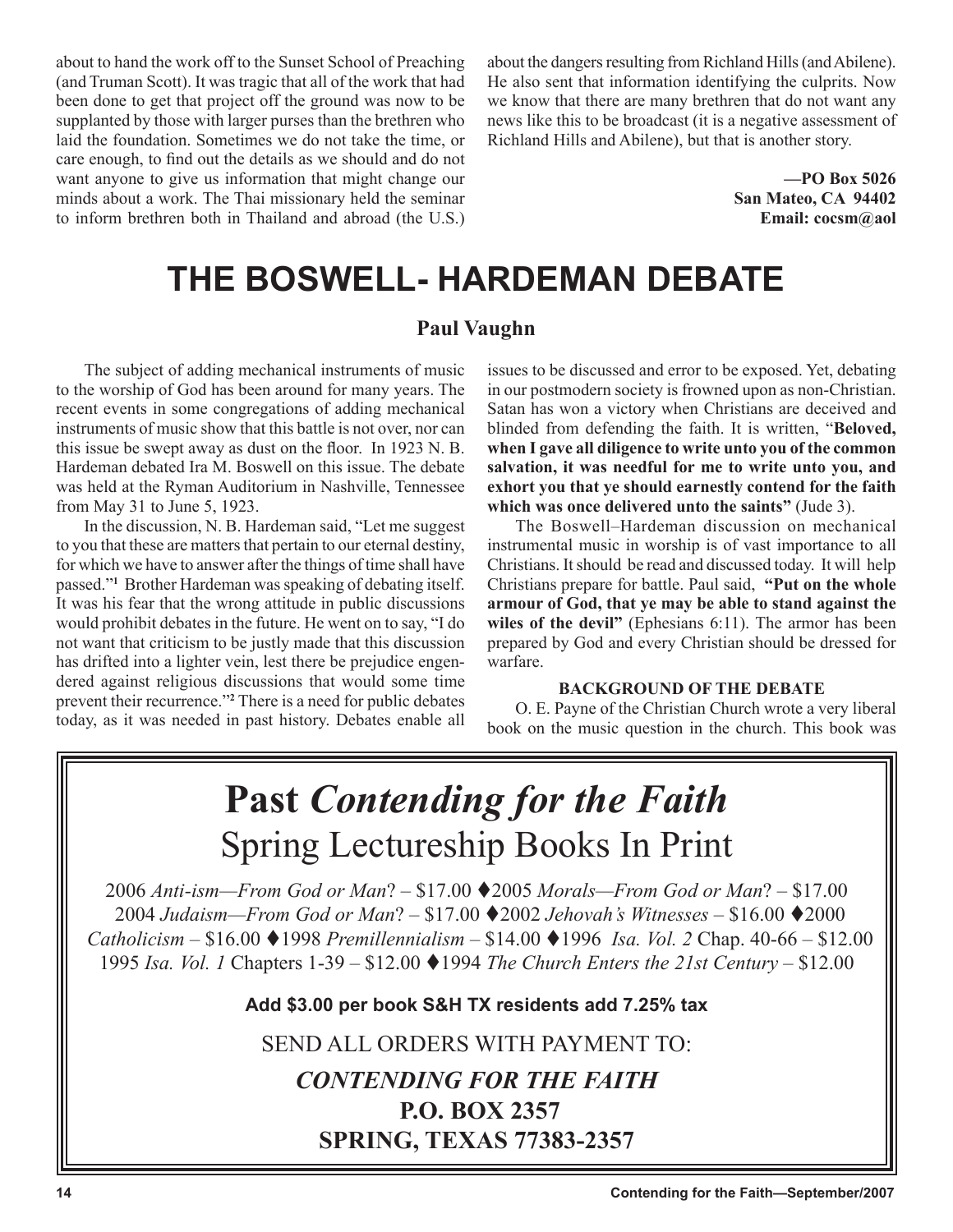mailed throughout the Nashville area by "The Commission on Unity." This Commission was made up of members of the Vine Street Christian Church with their preacher, **Carey E. Morgan,** heading the list.

**F. B. Srygley** took this Commission to task in the Gospel Advocate on May 18, 1922. He suggested that a copy of **M. C. Kurfees'** book, *Instrumental Music in Worship*, be mailed along with Payne's book. Kurfees' book is a masterful study on the Greek verb "PSALLO." It completely defeats the arguments in Payne's book. M.C. Kurfees quotes John W. McGarvey in his study. The quote came from an article that he wrote in the *Apostolic Times*. McGarvey said, "It is manifest that we cannot adopt the practice without abandoning the obvious and only ground on which a restoration of Primitive Christianity can be accomplished, or on which the plea for it can be maintained."**<sup>3</sup>** He goes on to say, "I hold that the use of the instrument is sinful, and I must not be requested to keep my mouth shut in the presence of sin, whether committed by a church or an individual."**<sup>4</sup>** Tempers on both sides of the discussion began to flare and the foundation was laid for the Boswell–Hardeman debate.

#### **THE DEBATE**

The proposition was "Instrumental music in church worship is Scriptural." It was affirmed by Dr. Ira M. Boswell and denied by N. B. Hardeman. Each night of the debate was divided into two-hour sessions with each speaker having two thirty-minute speeches.

There is not enough space in this short article to examine fully every speech of Boswell and Hardeman. Those are easily found in the book. Brother Hardeman answered every argument that Boswell put forth in the discussion. This debate needs to be read and studied today. In the Christian Church there are always those seeking unity. But, their idea of unity is nothing more then compromising the Scriptures for the teachings and whims of men.

The Boswell–Hardeman discussion will help every Christian see the fallacy, error, and misconception of using mechanical instruments in the worship. This battle has been raging for years and it will not go away as long as there are those who seek to please themselves and not please God. There is a question that must be asked, "Does the church of Christ have the resolution and the love for the restoration of primitive Christianity, enough to abandon all the innovations of men?" There are many congregations who are losing the will to fight the good fight of faith and stand only on God's word.

The debates of sound brethren in our past will enable all to defeat the error that can so easily lead one astray. Have you read the *Boswell–Hardemen Discussion*? If not get a copy and study it. Brother Hardemen has been dead for many years, yet he is still fighting against error in this magnificent debate.

> **—1415 Lincoln Road Lewisport, KY 42351**

#### **ENDNOTES**

1. Ira Boswell and N. B. Hardeman: *Boswell–Hardeman Discussion On Instrumental Music*, Guardian of Truth, Fairmount, 1981, p. 117.

2. Ibid.

3. M. C. Kurfees, *Instrumental Music in Worship*, *Gospel Advocate*, Nashville, TN, 1975, p. 235. 4. Ibid.

# Guilt By Association

### **A new 19 page tract by**

Lester Kamp

*Matters Of The Faith*, **Editor**

25 CENTS EACH OR \$20 PER 100 PLUS POSTAGE ORDER FROM:

> Lester Kamp PO Box 440297 Aurora, CO 80044

# **2007** *CONTENDING FOR THE FAITH* **SPRING CHURCH OF CHRIST LECTURESHIP BOOK "FELLOWSHIP—FROM GOD OR MAN" \$17.00 PLUS \$3.00 S&H**

### **SEND ALL ORDERS WITH PAYMENT TO:**

(Add \$3.00 per book S&H . TX residents add 7.25% tax) *CONTENDING FOR THE FAITH* P.O. BOX 2357 • SPRING, TEXAS 77383-2357